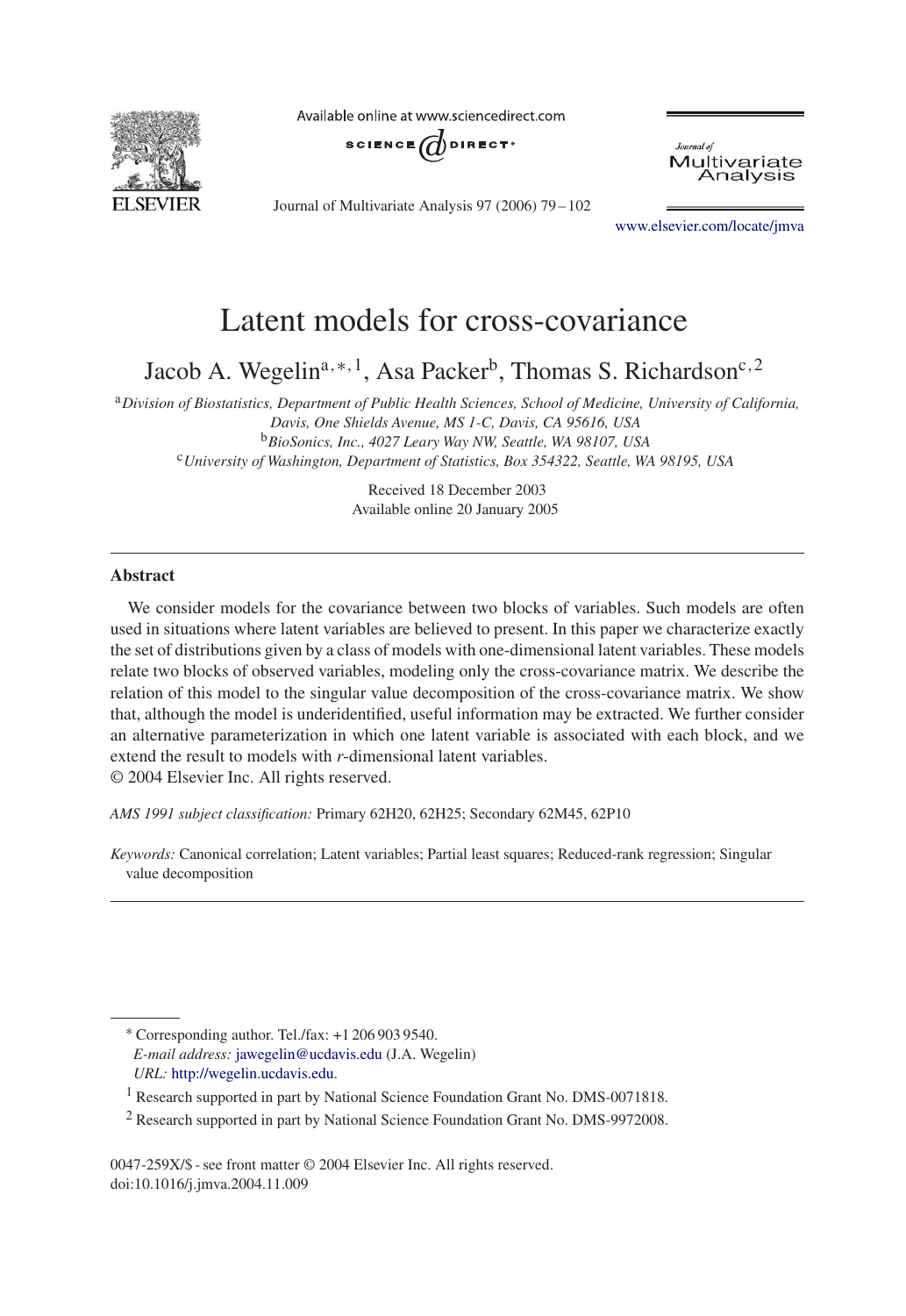<span id="page-1-0"></span>

Fig. 1. A symmetric latent correlation model with a single pair of latent variables.

## **1. Introduction**

Cross-covariance problems arise in the analysis of multivariate data that can be divided naturally into two blocks of variables, **X** and **Y**, observed on the same units. In a crosscovariance problem we are interested, not in the within-block covariances, but in the way the **Y**s vary with the **X**s.

The field of behavioral teratology furnishes examples of cross-covariance problems. In a study of the relationship between fetal alcohol exposure and neurobehavioral deficits reported by Sampson et al. [\[17\]](#page-22-0) and by Streissguth et al. [\[23\]](#page-22-0) there are 13 **X** variables, each corresponding to a different measure of the mother's reported alcohol consumption during pregnancy, and 11 **Y** variables, each corresponding to a different IQ subtest. In a study of the relationship between corpus callosum shape and neuropsychological deficits related to prenatal exposure to alcohol, there are 80 shape coordinates and 260 neuropsychological measures [\[5\].](#page-22-0) The researchers are not primarily interested in the relationships between the different measures of the mother's alcohol intake, between the shape coordinates, or between the different neuropsychological measures. In the first study the researchers are interested in the relationship between alcohol intake and IQ. In the second study they are interested in the relationship between callosal shape and behavioral impairment. None of these phenomena can be measured directly.

A natural model to associate with the cross-covariance problem is the symmetric *paired latent correlation model*. <sup>3</sup> A path diagram (corresponding to a *semi-Markovian system of equations*, [\[15, pp. 30, 141\]](#page-22-0) is seen in Fig. 1. Path diagrams and their notation are defined in Appendix [A.](#page-21-0) The paired latent correlation model family is formally specified in Section [2.2.](#page-3-0) The model depicted in Fig. 1 belongs to this family. With each block of observed variables is associated a scalar latent variable with unit variance,  $\xi$  for the **X** block and  $\omega$  for the **Y** block. The observed variables are linear functions of their parents, the latent variables, plus error. Correlated errors are indicated by bidirected edges. Under this model **X** and **Y** are conditionally independent given either or both of the latent variables.

A common approach in the factor analysis literature is to assume that within-block errors are uncorrelated. This approach is incompatible, however, with our wish to model only

<sup>3</sup> The term "symmetric" refers to the fact that both the **X**s and **Y**s are children of their respective latent variables, and that the latents have correlated errors. Asymmetric models will not be considered until Section [5.](#page-13-0)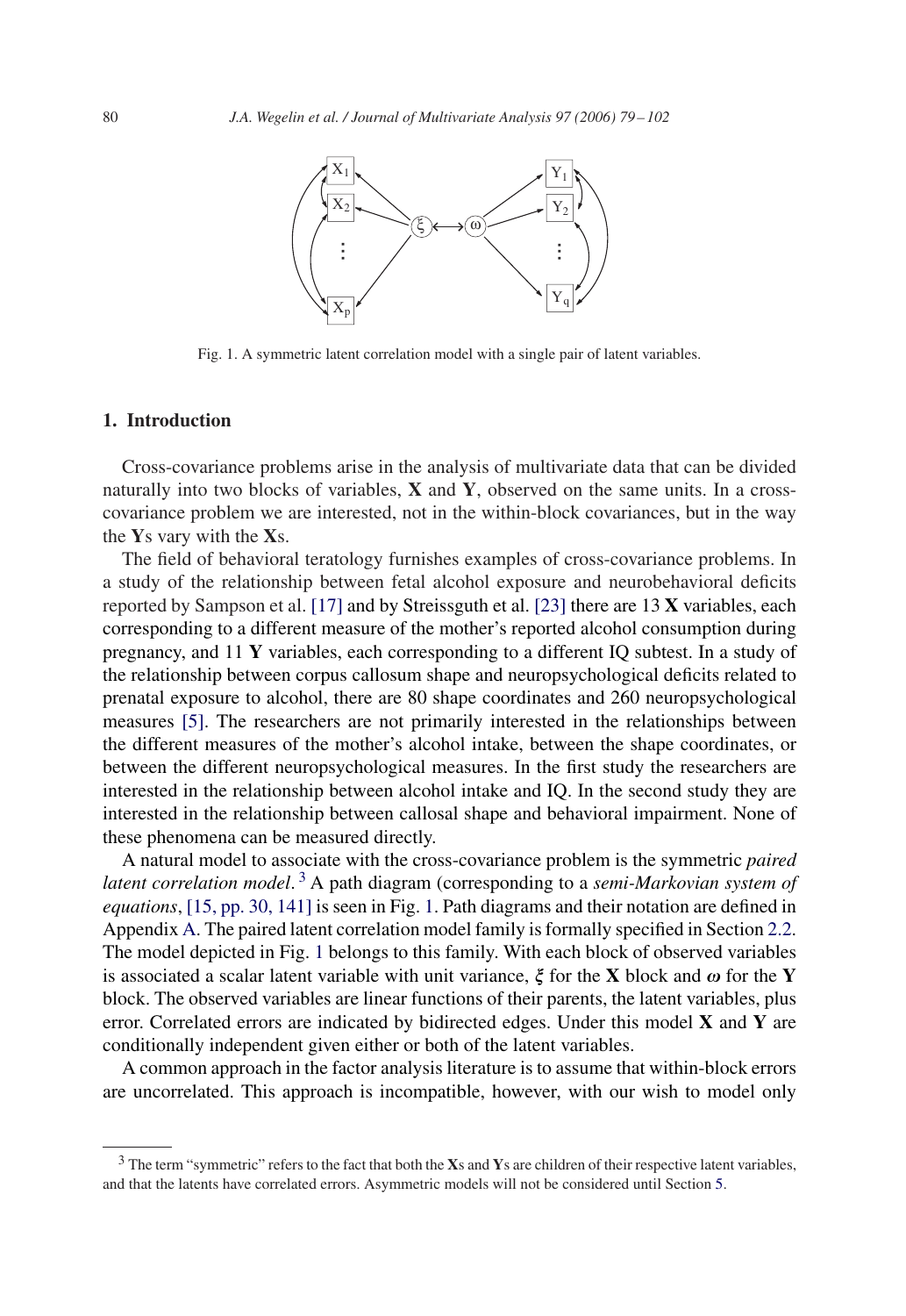<span id="page-2-0"></span>between-block covariance. Thus in the current model the correlations of the within-block errors are unconstrained.

One problem with the latent variable model depicted in Fig. [1](#page-1-0) is that it is underidentified. That is, there are parameter values that cannot be distinguished on the basis of data. Furthermore it is not clear to which set of distributions over the observed variables the model corresponds. In this paper we overcome these problems by showing that the latent model with *k* pairs of latent variables corresponds to the set of all distributions over the observed variables in which the cross-covariance,  $\Sigma_{XY}$ , is of rank *k*. Consequently the latent model is appropriate for the setting we described, where we do not seek to model, and place no constraints on, the within-block covariance. Furthermore, in the case of a single pair of latent variables, or rank  $(\Sigma_{XY}) = 1$ , this solution furnishes a precise answer to the question of identifiability. In estimating these models we are able to exploit well-developed methods: moment-based approaches using the singular value decomposition, and likelihood-based approaches used for reduced-rank regression.

As a corollary we prove covariance equivalence (see [\[15, p. 145\]\)](#page-22-0) of two latent-variable models containing different numbers of latent variables. To our knowledge this is the first result of this kind. Note furthermore that we have specified this model to be symmetric in **X** and **Y**. In fact it will turn out that there are asymmetric variants that are equivalent to the symmetric model. Finally we contrast model equivalence results in the case where the errors are unrestricted with the situation where they are assumed to be diagonal.

For related work that attempts to characterize the set of distributions over the observed variables induced by a latent model see [\[6,18,19\].](#page-22-0) For work that attempts to solve the problem of identification of a single-factor model, see [\[22,24\].](#page-22-0) For other approaches to identifying relationships between variables, in situations where the response is unobserved, see Kuroki et al. [\[12\].](#page-22-0)

# **2. Models**

All models in the current work are specified only by the covariance matrix, also known as the variance-covariance or dispersion matrix. If we assume an underlying Gaussian density, then this specifies the distribution; however none of the results that shall be derived depend on any particular probability density function. Furthermore, it shall be seen in Section [6](#page-17-0) that, in the examples cited from behavioral teratology, scientific findings were arrived at without assuming a particular density for the data.

#### *2.1. Reduced-rank-regression models*

A rank-*r reduced-rank-regression model* is the set of  $(p+q) \times (p+q)$  positive semidefinite matrices satisfying a rank constraint on the cross-covariance matrix:

$$
\Sigma = \left[ \frac{\Sigma_{XX} \Sigma_{XY}}{\Sigma_{YX} \Sigma_{YY}} \right], \text{ rank}(\Sigma_{XY}) = r, \text{ where } \Sigma_{XY} \text{ is } p \times q. \tag{1}
$$

Anderson discusses inference for this model [\[2\].](#page-22-0)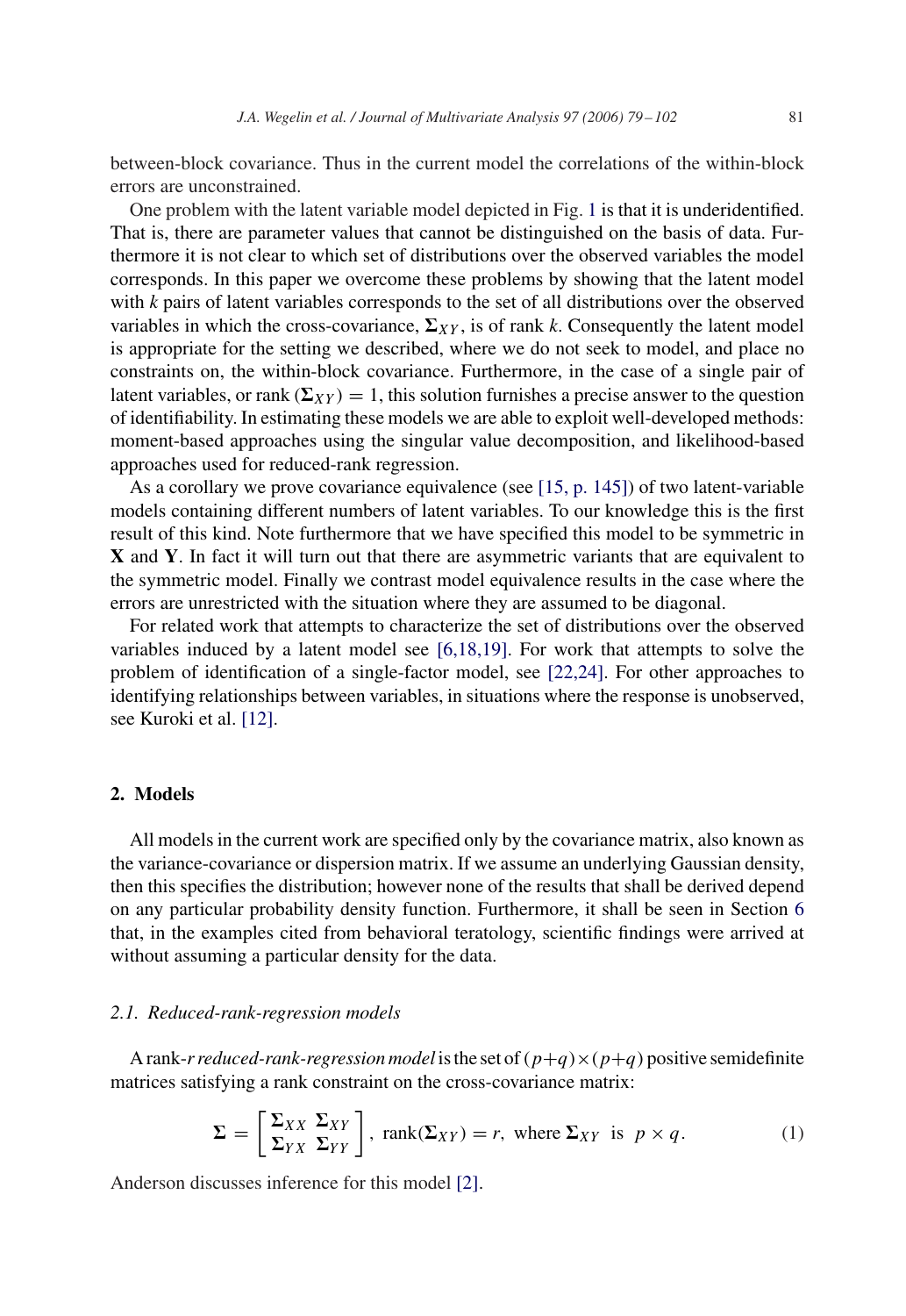<span id="page-3-0"></span>

Fig. 2. Path diagram representing a symmetric paired latent correlation model, as specified in Section 2.2. Not depicted are edge coefficients  $a_{11},...,a_{pr}$  and  $b_{11},...,b_{qr}$ , associated with the directed edges from  $\xi$  to the *X* variables and from  $\omega$  to the *Y* variables respectively.

## *2.2. Paired latent correlation models*

The *r*-variate symmetric *paired latent correlation model* is a generalization of the model introduced in Section [1.](#page-1-0) It is the set of distributions over the latent *r*-vectors  $\xi$  and  $\omega$ , the observed variables **X** and **Y**, and the errors  $\epsilon$  and  $\zeta$ , specified as follows.

$$
\mathbf{x} = \mathbf{A}\xi + \epsilon \text{ and } \mathbf{y} = \mathbf{B}\omega + \zeta,
$$
  
where  

$$
\mathbf{Var}(\xi^T, \omega^T)^T = \begin{bmatrix} \mathbf{I}_r & \mathbf{R} \\ \mathbf{R} & \mathbf{I}_r \end{bmatrix}, \quad \mathbf{R} = \text{diag}(\rho_1, \dots, \rho_r),
$$

$$
\mathbf{Var}(\epsilon) = \Sigma_{\epsilon\epsilon} \in \mathbb{R}^{(p \times p)}, \quad \mathbf{Var}(\zeta) = \Sigma_{\zeta\zeta} \in \mathbb{R}^{(q \times q)},
$$

$$
\epsilon, \quad (\xi^T, \omega^T)^T, \text{ and } \zeta \text{ are mutually independent},
$$

$$
\mathbf{A} \in \mathbb{R}^{(p \times r)}, \text{ and } \mathbf{B} \in \mathbb{R}^{(q \times r)}.
$$

$$
(2)
$$

Thus the parameters are  $\rho_1, \ldots, \rho_r, A, B, \Sigma_{\varepsilon \varepsilon}$ , and  $\Sigma_{\zeta \zeta}$ , where  $|\rho_k| \leq 1$  for all *k* and where  $\Sigma_{\varepsilon\varepsilon}$  and  $\Sigma_{\zeta\zeta}$  must be positive semidefinite. The columns of **A** and **B** are called loadings. A path diagram for a symmetric paired latent correlation model may be seen in Fig. 2. The reader will observe that this model is underidentified. For the case where there is a single pair of latent variables, however  $(r = 1)$ , we shall precisely characterize the degree of non-identifiability, and suggest a natural convention that makes the model identifiable.

## *2.3. Diagonal latent models*

The *r*-variate symmetric *diagonal latent model* is the set of distributions over the latent *r*-vector  $\boldsymbol{\eta}$ , the observed *p*-vector **X**, the *p*-vector of errors  $\boldsymbol{\epsilon}$ , the observed *q*-vector **Y**, and the  $q$ -vector of errors  $\zeta$ , specified as follows.

$$
\mathbf{x} = \mathbf{A}\boldsymbol{\eta} + \boldsymbol{\epsilon} \text{ and } \mathbf{y} = \mathbf{B}\boldsymbol{\eta} + \boldsymbol{\zeta},
$$
  
where  

$$
\text{Var}(\boldsymbol{\eta}) = \mathbf{I}_r, \text{Var}(\boldsymbol{\epsilon}) = \boldsymbol{\Sigma}_{\varepsilon\varepsilon} \in \mathbb{R}^{(p \times p)}, \text{Var}(\boldsymbol{\zeta}) = \boldsymbol{\Sigma}_{\zeta\zeta} \in \mathbb{R}^{(q \times q)},
$$
  

$$
\boldsymbol{\epsilon}, \boldsymbol{\eta}, \text{ and } \boldsymbol{\zeta} \text{ are mutually independent},
$$
  

$$
\mathbf{A} \in \mathbb{R}^{(p \times r)}, \text{ and } \mathbf{B} \in \mathbb{R}^{(q \times r)}.
$$
 (3)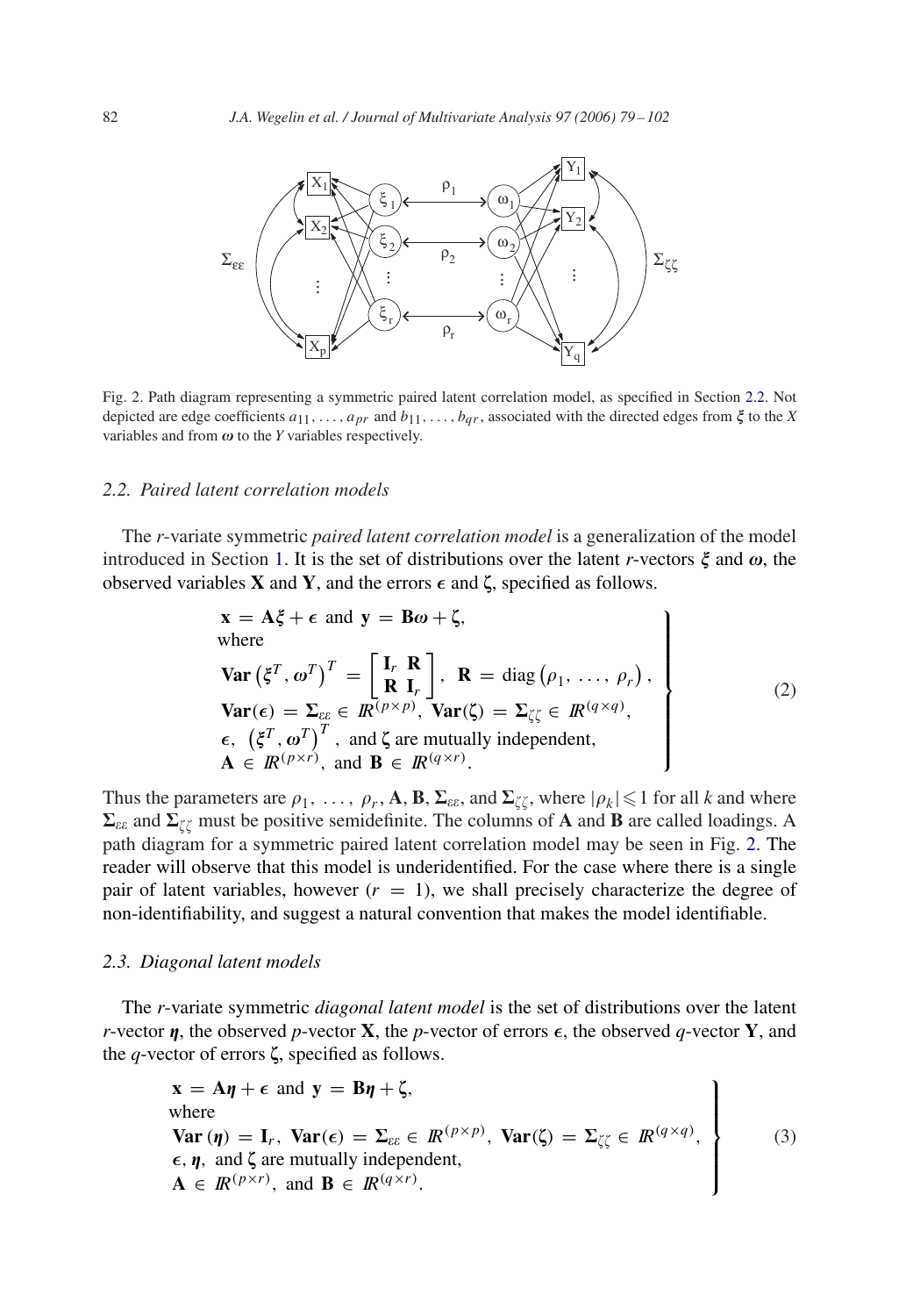<span id="page-4-0"></span>

Fig. 3. Path diagram representing a symmetric diagonal latent model, as specified in Section [2.3.](#page-3-0) As in Fig. [2,](#page-3-0) the edge coefficients  $a_{11}, \ldots, a_{pr}$  associated with the directed edges from  $\xi$  to the *X* variables, and  $b_{11}, \ldots, b_{qr}$ , associated with the directed edges from  $\omega$  to the *Y* variables, are not depicted.

Thus the parameters are the matrices  $\bf A, B, \Sigma_{\epsilon\epsilon},$  and  $\Sigma_{\zeta\zeta},$  subject to the constraint that  $\Sigma_{\epsilon\epsilon}$  and  $\Sigma_{\ell\ell}$  must both be positive semidefinite. The reader will observe that the *r*-variate diagonal latent model is a special case of the *r*-variate paired latent correlation model where  $\xi \equiv \omega$ . A path diagram for a symmetric diagonal latent model may be seen in Fig. 3.

#### **3. Existence of latent parameterizations**

Every set of parameter values for the symmetric paired latent correlation model induces a covariance matrix [\(1\)](#page-2-0) over the observed variables as follows.

$$
\Sigma_{XY} = AA^T + \Sigma_{\varepsilon\varepsilon},
$$
  
\n
$$
\Sigma_{YY} = BB^T + \Sigma_{\zeta\zeta},
$$
  
\n
$$
\Sigma_{XY} = ARB^T.
$$
\n(4)

A set of parameter values for the diagonal latent model induces a special case of this covariance matrix, with **R** equal to the identity.

The Eq. (4) define a map from the space of *r*-variate symmetric paired latent correlation models into the space of rank-*r* reduced-rank-regression models. The existence of such a map immediately raises the question whether every covariance in the rank-*r* reduced-rankregression model can be obtained by a set of parameter values in the *r*-variate paired latent correlation model—i.e., is the map onto. The answer is yes. We say that the parameter values for the latent model *parameterize* or *are a parameterization of* the reduced-rank-regression covariance matrix that they induce. This result is stated as follows.

**Theorem 1.** *For each covariance matrix* [\(1\)](#page-2-0) *in the rank-r reduced-rank-regression model there is at least one set of parameter values in the r-variate symmetric diagonal latent model that induces it*.

To prove this theorem we require the following lemma.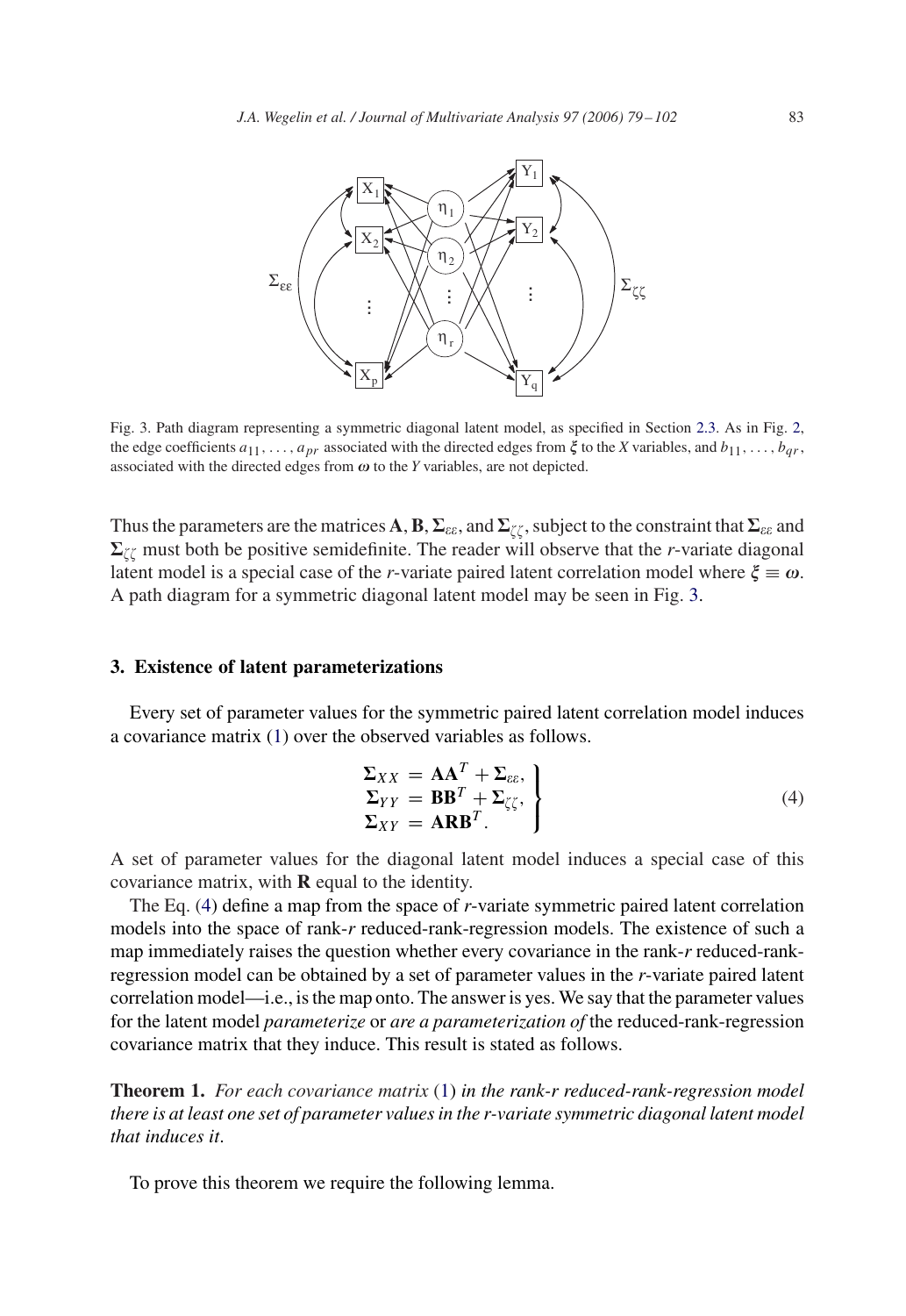<span id="page-5-0"></span>**Lemma 2.** Let **X** and **Y** be real-valued matrices, each with n rows. Let  $r_x$  be the rank of **X**,  $r_y$  the rank of **Y**, and r the rank of **X**<sup>T</sup>**Y**. Without loss of generality suppose  $r_x \leq r_y$ . *Then there are matrices* **U** *and* **V** *such that* **U** *is a basis for the range (the column space)*  $of$ **X**, **V** *is a basis for the range of* **Y**,  $U^T U = I_r$ ,  $V^T V = I_r$ , and

$$
\mathbf{U}^T \mathbf{V} = [\mathbf{D} | \mathbf{0}], \tag{5}
$$

*where* **0** *is an*  $r_x \times (r_y - r_x)$  *matrix of zeroes, absent if*  $r_x = r_y$ , **D** *is an*  $r_x \times r_x$  *diagonal matrix satisfying*

$$
\mathbf{D} = \text{diag}(\cos(\theta_1), \dots, \cos(\theta_r), 0, \dots, 0), \tag{6}
$$

*the last*  $(r_x - r)$  *diagonal entries of* (6) *are zero if*  $r_x > r$ *, and* 

$$
\cos(\theta_1) \geqslant \cdots \geqslant \cos(\theta_r) > 0.
$$

**Proof.** Omitted. This is a restatement of Corollary 9.12 in Afriat [\[1\].](#page-22-0)  $\Box$ 

**Proof of Theorem 1.** Suppose  $\Sigma$  is a covariance matrix satisfying [\(1\)](#page-2-0). Let **X** and **Y** be matrices such that

$$
\mathbf{X}^T \mathbf{X} = \Sigma_{XX}, \ \mathbf{X}^T \mathbf{Y} = \Sigma_{XY}, \text{and } \mathbf{Y}^T \mathbf{Y} = \Sigma_{YY}.
$$

Such matrices are guaranteed to exist. For instance they may be obtained by partitioning the symmetric positive semidefinite square root of  $\Sigma$  [\(\[8, p. 543\]\)](#page-22-0). Let *n* be the number of rows in **X**, and let **U**, **V**, and **D** be as in Lemma 2.

Then **U** is  $n \times r_x$  and **V** is  $n \times r_y$ . Let **E** be an  $r_x \times p$  matrix and **F** an  $r_y \times q$  matrix such that

$$
\mathbf{X} = \mathbf{UE}, \ \mathbf{Y} = \mathbf{VF}.\tag{7}
$$

Define the  $p \times r_x$  matrix **A** and the  $q \times r_x$  matrix **B** by

$$
\mathbf{A} = \mathbf{E}^T \sqrt{\mathbf{D}},
$$

$$
\mathbf{B} = \mathbf{F}^T \begin{bmatrix} \sqrt{\mathbf{D}} \\ \mathbf{0}^T \end{bmatrix},
$$

where **D** and **0** have the same value as in (5). Then by (5)

$$
\mathbf{AB}^T = \mathbf{E}^T \mathbf{U}^T \mathbf{V} \mathbf{F} = \mathbf{X}^T \mathbf{Y}.
$$

Then

$$
\Sigma_{XX} - AA^T = X^T X - E^T DE
$$
  
=  $E^T U^T UE - E^T DE$   
=  $E^T (I_{r_x} - D) E$   
=  $E^T \text{diag} (1 - \cos (\theta_1), ..., 1 - \cos (\theta_r), 1, ..., 1) E,$  (8)

a positive semidefinite matrix. By a similar argument

$$
\Sigma_{YY} - BB^{T} = \mathbf{F}^{T} \left( \mathbf{I}_{q} - \begin{bmatrix} \mathbf{D} & \mathbf{0} \\ \mathbf{0} & \mathbf{0} \end{bmatrix} \right) \mathbf{F}
$$
  
=  $\mathbf{F}^{T} \text{diag} (1 - \cos (\theta_{1}), \dots, 1 - \cos (\theta_{r}), 1, \dots, 1) \mathbf{F},$  (9)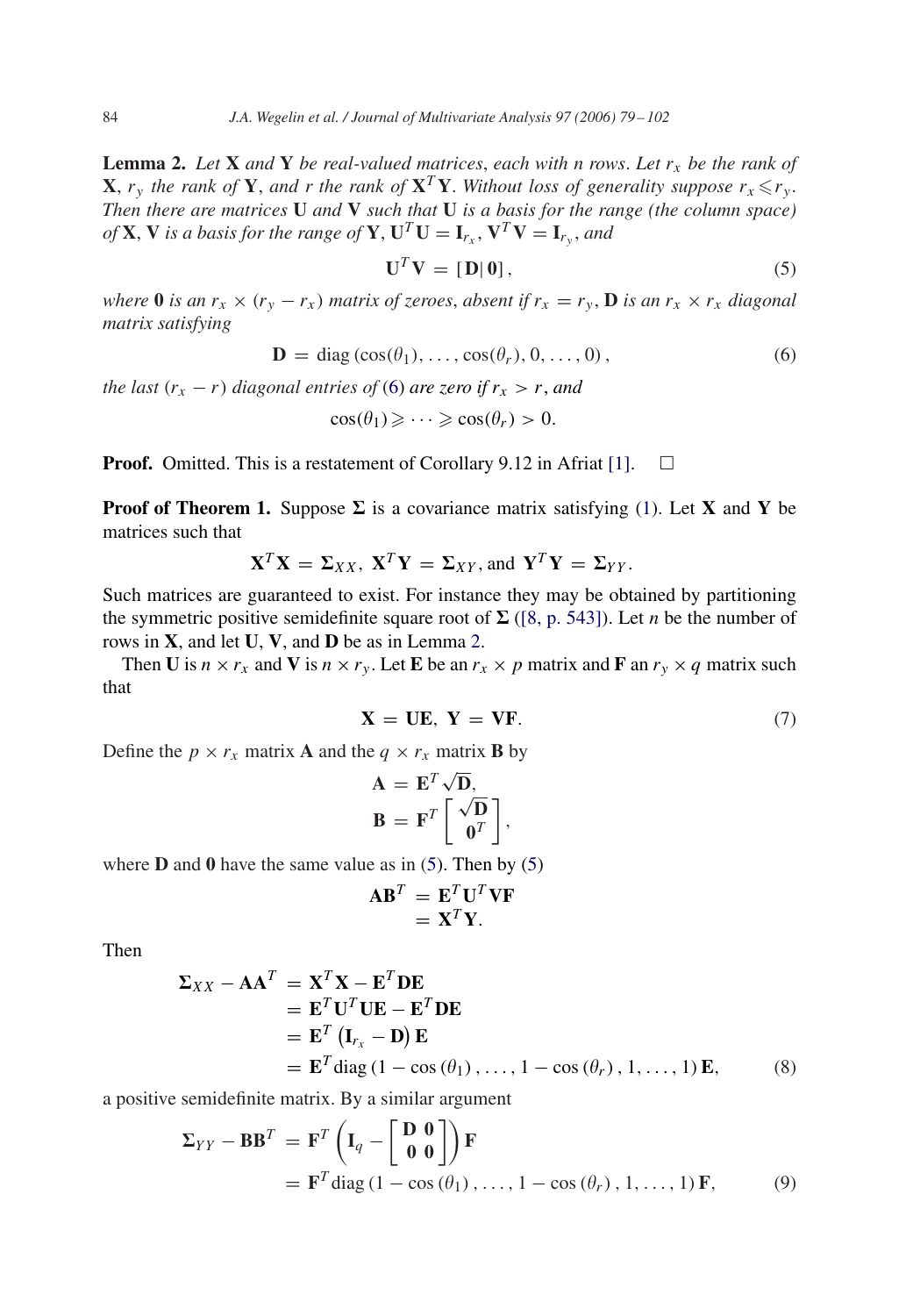<span id="page-6-0"></span>also positive semidefinite. Define the  $p \times p$  matrix  $\Sigma_{\varepsilon \varepsilon}$  and the  $q \times q$  matrix  $\Sigma_{\zeta \zeta}$  by

$$
\Sigma_{\varepsilon\varepsilon} = \Sigma_{XX} - AA^T,
$$
  

$$
\Sigma_{\zeta\zeta} = \Sigma_{YY} - BB^T.
$$

The values of **A**, **B**,  $\Sigma_{\varepsilon\varepsilon}$ , and  $\Sigma_{\zeta\zeta}$  satisfy the definition of an *r*-variate diagonal latent model, stated in [\(3\)](#page-3-0), and they induce  $\Sigma$ .  $\square$ 

**Remark on the proof of Theorem [1](#page-4-0)**. The columns of **U** and **V** are *principal vectors*, and the  $\theta_k$  are *principal angles*. Golub and van Loan report an algorithm for computing **U** and **V** in the case when **X** and **Y** are of full rank [\[7, pp. 603f\].](#page-22-0) Björck and Golub [\[3\]](#page-22-0) discuss numerical methods, including the case where **X** and **Y** are rank-deficient. In a statistical context the  $cos(\theta_k)$  are known as *canonical correlations* and the principal vectors as *canonical correlation variables* or *canonical variates*. Mardia, Kent and Bibby develop these concepts within a statistical context for the case where  $\Sigma$  has full rank [13, Chapter 10, pp. 281–299], as does Anderson [\[2\].](#page-22-0) The cancor() function in S-PLUS [\[14\]](#page-22-0) may be used to compute canonical correlations. S-PLUS also computes two matrices, respectively  $r_x \times r_x$  and  $r_y \times r_y$ , which may be used to compute **U** and **V** from **X** and **Y** provided **X** and **Y** have full rank.

 ${\bf Corollary 3.}$  *The values of both*  $\Sigma_{\varepsilon\varepsilon}$  and  $\Sigma_{\zeta\zeta}$  , derived in the proof of Theorem [1](#page-4-0), are strictly *positive definite if and only if*  $\Sigma$  *is strictly positive definite.* 

**Proof.**  $\Sigma$  is strictly positive definite if and only if the columns of the combined matrix  $[X|Y]$ are linearly independent. This condition holds if and only if the following three conditions hold.

(1) The columns of **X** are linearly independent of the columns of **Y**, so that the first principal angle satisfies  $\cos(\theta_1)$  < 1 (the first canonical correlation is less than one in absolute value). Note that this is the only way that

diag (1 – cos  $(\theta_1), \ldots, 1 - \cos(\theta_r), 1, \ldots, 1)$ )

can have full rank.

- (2) The following equivalent conditions hold.
	- The columns of **X** are linearly independent.
		- $r_x = p$ .
		- $rank(\mathbf{E}) = p$ .
- (i) The following equivalent conditions hold.
	- The columns of **Y** are linearly independent.
	- $r_v = q$ .
	- rank $(\mathbf{F}) = q$ .

Thus if  $\Sigma$  is strictly positive definite, both [\(8\)](#page-5-0) and [\(9\)](#page-5-0) are of full rank, that is, strictly positive definite. Suppose on the other hand that [\(8\)](#page-5-0) and [\(9\)](#page-5-0) are of full rank. The matrix at [\(9\)](#page-5-0) is  $p \times p$ , the product of a  $p \times r_x$  matrix, an  $r_x \times r_x$  matrix, and an  $r_x \times p$  matrix. Since  $r_x \leq p$ , this matrix can be of full rank only if  $r_x = p$ . Furthermore it can be of full rank only if the middle matrix is of full rank, which requires  $\rho_1 < 0$ . Similarly if [\(8\)](#page-5-0) is of full rank it follows that  $r_y = q$  and  $\rho_1 < 0$ . Thus  $\Sigma$  is of full rank.  $\square$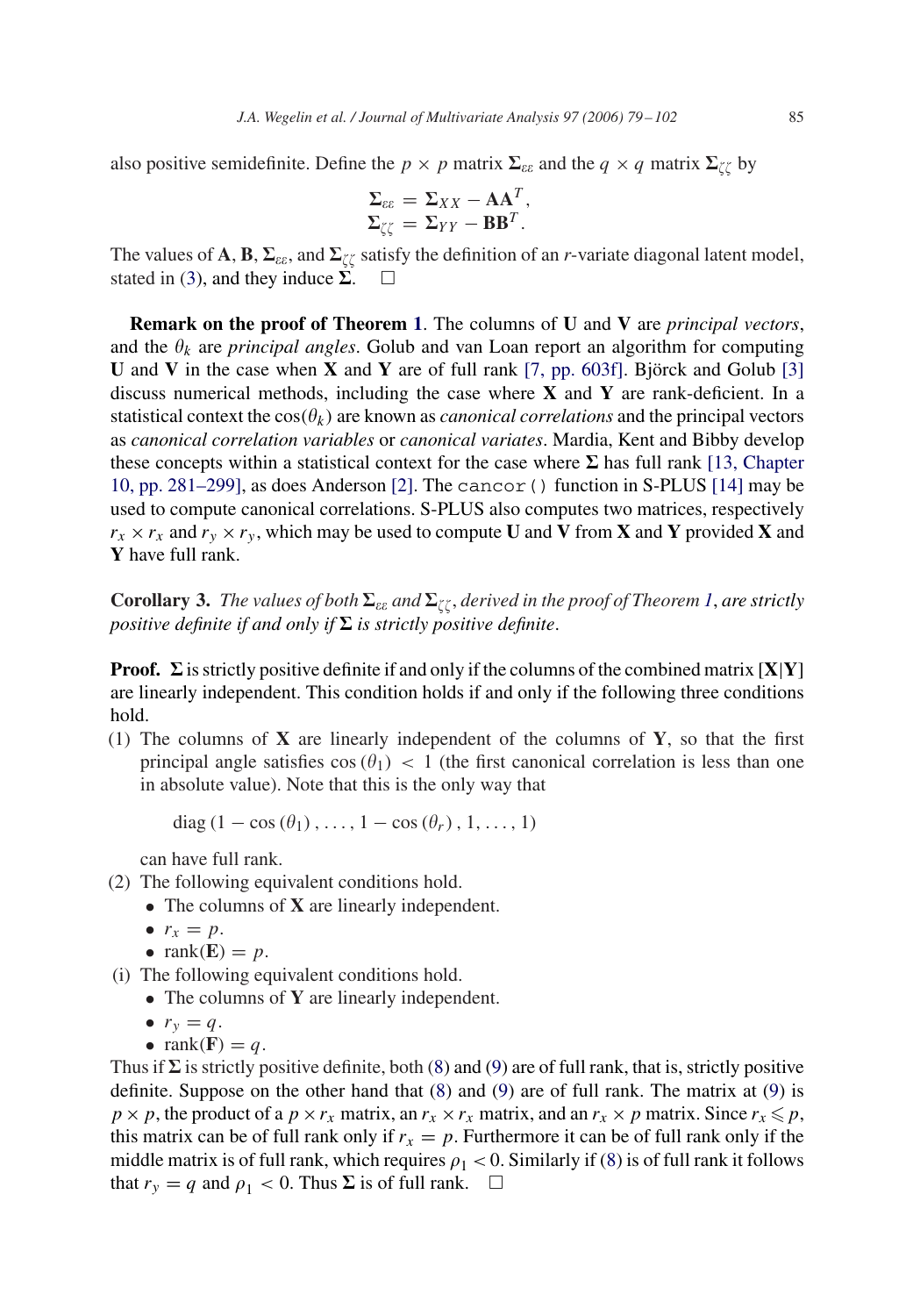<span id="page-7-0"></span>**Remark on Corollary [3.](#page-6-0)** Corollary [3](#page-6-0) notwithstanding, for a given strictly positive definite covariance matrix in the reduced-rank-regression model there may be parameterizations, different from those derived in the proof of Theorem [1,](#page-4-0) with singular within-block covariance. For instance, we shall see in Theorem 6 that, if we hypothesize a single pair of latent variables, we can always parameterize the model such that the within-block error covariance matrices are singular for both blocks.

**Corollary 4.** *Each rank-r reduced-rank-regression model can be parameterized by at least one r-variate paired latent correlation model*.

**Proof.** Recall that the rank-*r* diagonal latent model is the special case of the rank-*r* paired latent correlation model where the paired latent variables  $\xi$  and  $\omega$  are not only perfectly correlated, but equal. Thus, given a covariance matrix [\(1\)](#page-2-0) in the rank-*r*reduced-rank-regression model, to construct a paired latent correlation parameterization, we need only let  $\eta$  be the latent variable of the diagonal latent model guaranteed by Theorem [1,](#page-4-0) and let  $\xi \equiv \omega \equiv \eta$ . Then the parameters of the paired latent correlation model are obtained by setting  $\mathbf{R} = \mathbf{I}_r$ , and letting  $\Sigma_{\varepsilon\varepsilon}$ ,  $\Sigma_{\zeta\zeta}$ , A, and **B** equal the values obtained for the diagonal latent model.  $\square$ 

**Remark on Corollary 4.** The correlations between  $\xi_k$  and  $\omega_k$ , written  $\rho_k$ , are distinct from the canonical correlations that appear in the proof of Theorem [1.](#page-4-0) The correlation between latents within pairs, guaranteed by Corollary 4, is unity for each of the *r* pairs of latent variables. The canonical correlation that appears in the proof of Theorem [1,](#page-4-0) on the other hand, is only unity if  $\Sigma$  is singular.

## *3.1. Equivalence of model spaces*

Consider the following three spaces of covariance matrices over the observed variables **X** and **Y**.

(1) Those corresponding to the reduced-rank-regression model.

(2) Those induced by the symmetric paired latent correlation model.

(3) Those induced by the symmetric diagonal latent model.

It follows from definitions and from Eqs. [\(4\)](#page-4-0) that Set 3  $\subset$  Set 2  $\subset$  Set 1. By Theorem [1,](#page-4-0) however, we see that any rank-*r* reduced-rank-regression model can be parameterized by a symmetric diagonal latent model. Thus Set 1  $\subset$  Set 3. Hence Set 1 = Set 2 = Set 3. We state this as the following corollary.

**Corollary 5.** *The sets of covariance matrices over the observed variables induced by the r-variate symmetric paired latent correlation model and the r-variate symmetric diagonal latent model are equal to the set of covariance matrices belonging to the rank-r reducedrank-regression model*.

## **4. Characterization of univariate latent parameterizations**

We now restrict our attention to the case where  $\Sigma_{XY}$  has unit rank. In this case, for each distribution  $\Sigma$  in the reduced-rank-regression model [\(1\)](#page-2-0) there correspond precise bounds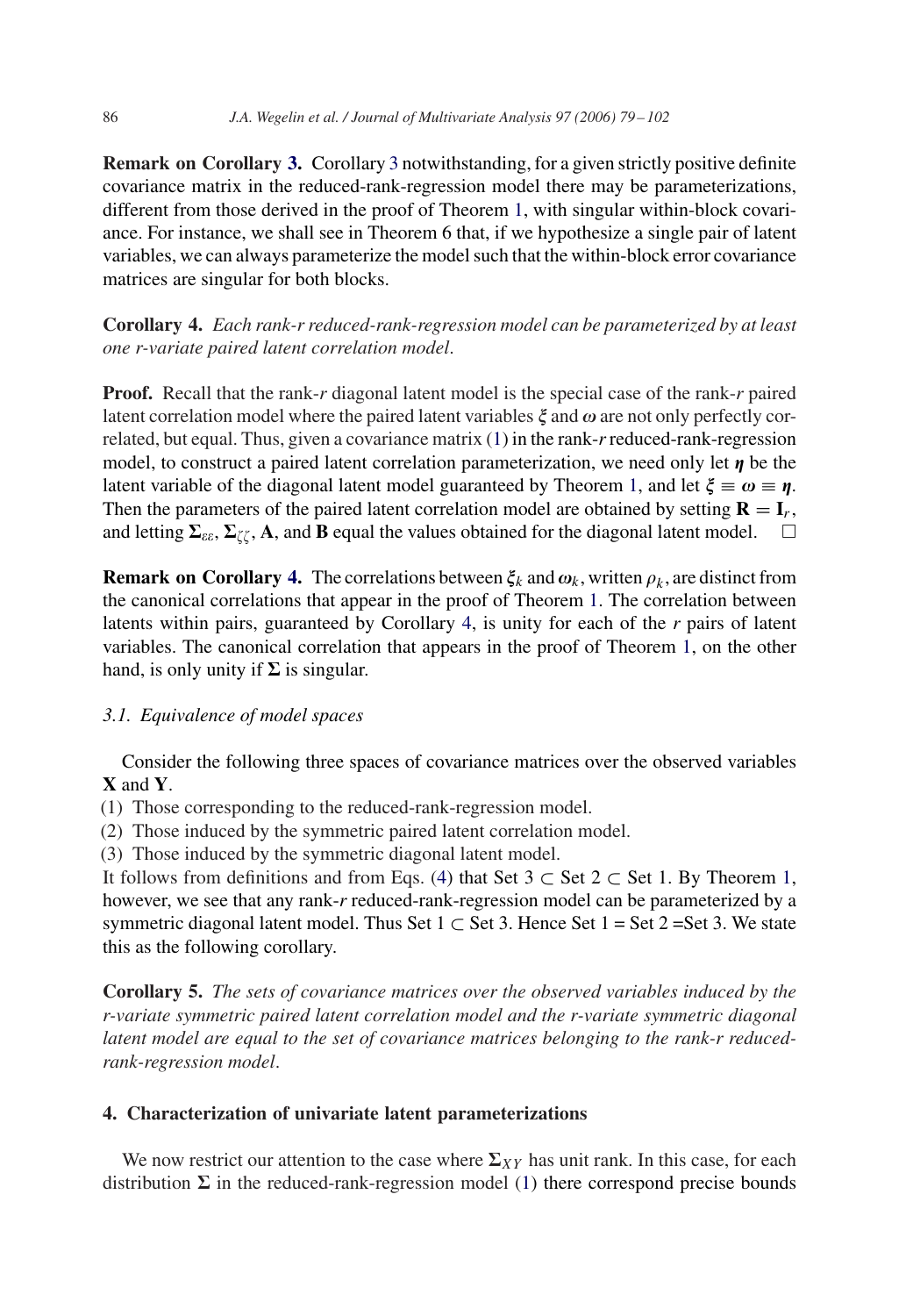<span id="page-8-0"></span>on the values of the parameters in the diagonal latent and paired latent correlation models. In particular, the loadings, which specify the linear relationship between the latent variable for a block and the observed variables of that block, are identified up to sign and scale.

In the case of a single pair of latent variables, we replace the notation **A** and **B** in [\(2\)](#page-3-0) and [\(3\)](#page-3-0) by **a** and **b**, to emphasize that each matrix of loadings is a column vector. A set of parameter values for the diagonal latent model that parameterize [\(1\)](#page-2-0) will satisfy the following conditions:

$$
\Sigma_{XX} = \mathbf{aa}^T + \Sigma_{\varepsilon\varepsilon},
$$
  
\n
$$
\Sigma_{YY} = \mathbf{bb}^T + \Sigma_{\zeta\zeta},
$$
  
\n
$$
\Sigma_{\varepsilon\varepsilon} \text{ and } \Sigma_{\zeta\zeta} \text{ positive semidefinite}
$$
\n(10)

and

$$
\Sigma_{XY} = \mathbf{a}\mathbf{b}^T. \tag{11}
$$

We summarize our result as follows.

**Theorem 6.** Let  $\Sigma$  be as in [\(1\)](#page-2-0), with rank  $r = 1$ . Then

- (1) *There are positive constants*  $\alpha_{\min}$  *and*  $\alpha_{\max}$ *, depending on*  $\Sigma$ *, with*  $\alpha_{\min} \leq \alpha_{\max}$ *, such that each element in the equivalence class of diagonal latent parameterizations of*  $\Sigma$ *is determined by a point*  $\alpha \in [\alpha_{\min}, \alpha_{\max}]$ . *For*  $\alpha = \alpha_{\min}$ *, the dispersion matrix of the within-block errors of the* **Y** *block*,  $\Sigma_{\zeta\zeta}$ , *is singular. For*  $\alpha = \alpha_{\text{max}}$ *, the dispersion matrix of the within-block errors of the*  $X$  *block*,  $\Sigma_{\varepsilon\varepsilon}$ *, is singular.*
- (2) *Each element in the equivalence class of paired latent correlation parameterizations of*  $\Sigma$  *is determined by a point in the following set:*

$$
\left\{ (\rho, \alpha) : |\rho| \leqslant 1 \text{ and } \frac{\alpha_{\min}}{|\rho|} \leqslant \alpha \leqslant \alpha_{\max} \right\} . \tag{12}
$$

(3) *There are vectors* **u** *and* **v**, *and a scalar d*, *all depending on*  $\Sigma_{XY}$ *, such that the loadings for any diagonal latent or paired latent correlation parameterization of*  $\Sigma$  *can be expressed as*

$$
\mathbf{a} = \alpha \mathbf{u}
$$
 and  $\mathbf{b} = \frac{\mathbf{v}}{\alpha \rho} d$ .

(4) In any paired latent correlation parameterization of  $\Sigma$ ,

$$
|\rho| \ \geqslant \ \frac{\alpha_{\min}}{\alpha_{\max}}
$$

and when the bound is attained, both  $\Sigma_{\varepsilon\varepsilon}$  and  $\Sigma_{\zeta\zeta}$  are singular. (5) If the set (12) defined in Part 2 contains only one point, then  $\Sigma$  is singular.

To prove Theorem 6 we require the following lemma.

**Lemma 7.** *Let* **A** *and* **C** *be symmetric matrices of the same dimension*, **C** *positive semidefinite. Let*  $h : [0, \infty) \mapsto \mathbb{R}$  *be defined by* 

$$
h(\alpha) =
$$
 the smallest eigenvalue of  $(A - \alpha C)$ .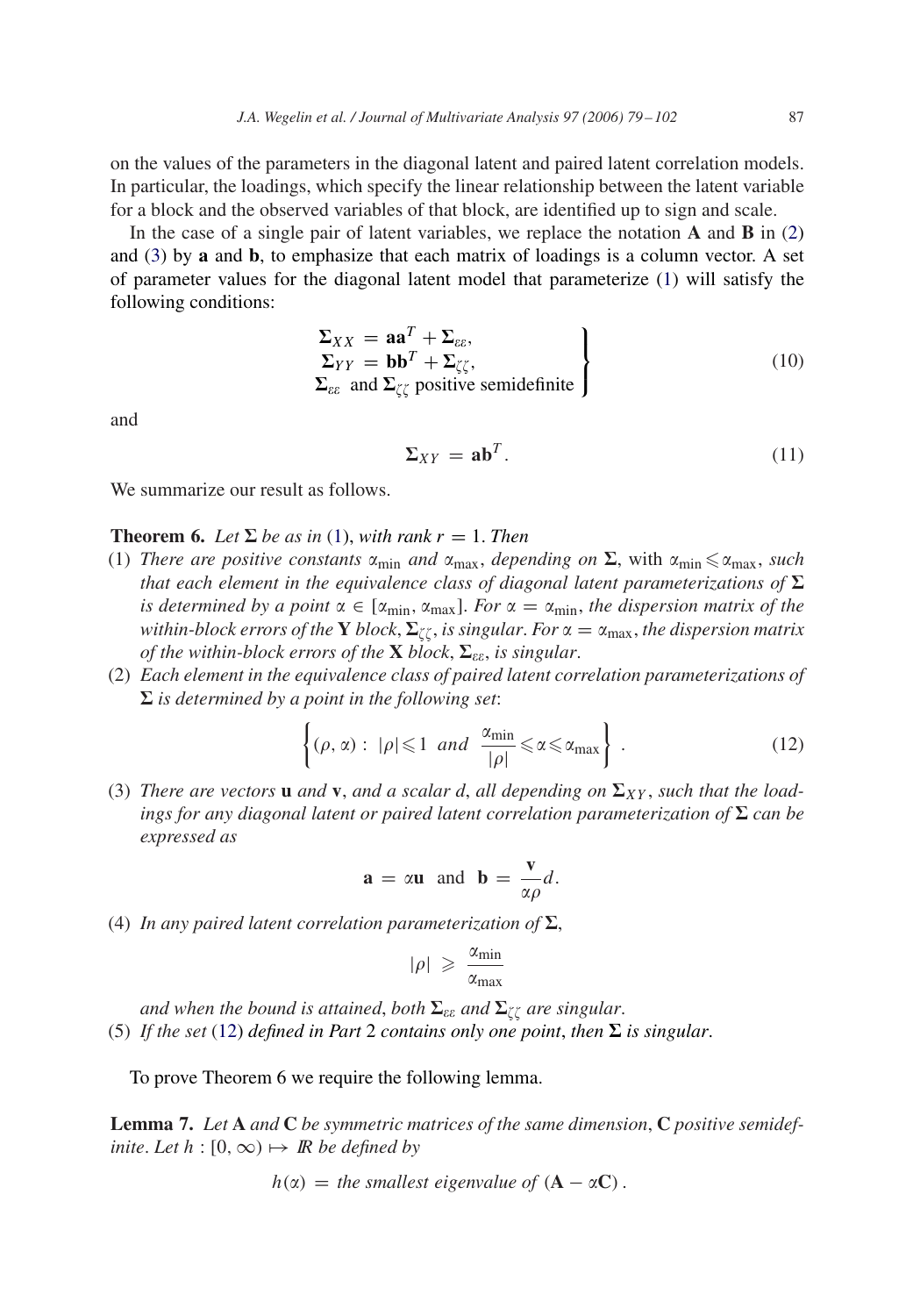<span id="page-9-0"></span>*Then*

- (1) *The function h is monotone nonincreasing*. *If* **C** *is strictly positive definite*, *the function is strictly monotone decreasing*.
- (2)  $\lim_{\alpha\downarrow 0} h(\alpha) = h(0)$ .
- (3) *If* **C** has at least one positive eigenvalue,  $\lim_{\alpha \to \infty} h(\alpha) = -\infty$ .

**Proof.** Let  $z(\alpha)$  be the eigenvector belonging to the smallest eigenvalue of ( $A - \alpha C$ ), without loss of generality let  $||\mathbf{z}(\alpha)|| = 1$ , and recall that, with this convention,  $\mathbf{z}(\alpha)^T (\mathbf{A} - \alpha \mathbf{C})$  $z(\alpha)$  equals the smallest eigenvalue.

*Part* 1: Let  $\beta > \alpha$ .

$$
h(\alpha) = \mathbf{z}(\alpha)^T (\mathbf{A} - \alpha \mathbf{C}) \mathbf{z}(\alpha)
$$
  
=  $\mathbf{z}(\alpha)^T \mathbf{A} \mathbf{z}(\alpha) - \alpha \mathbf{z}(\alpha)^T \mathbf{C} \mathbf{z}(\alpha)$   
\ge  $\mathbf{z}(\alpha)^T \mathbf{A} \mathbf{z}(\alpha) - \beta \mathbf{z}(\alpha)^T \mathbf{C} \mathbf{z}(\alpha)$  (13)

$$
= \mathbf{z}(\alpha)^T (\mathbf{A} - \beta \mathbf{C}) \mathbf{z}(\alpha)
$$
  
\n
$$
\geq \mathbf{z}(\beta)^T (\mathbf{A} - \beta \mathbf{C}) \mathbf{z}(\beta)
$$
  
\n
$$
= h(\beta).
$$
 (14)

At line [\(13\)](#page-8-0) the inequality is not strict because possibly  $\mathbf{z}(\alpha)^T \mathbf{C} \mathbf{z}(\alpha) = 0$ . If **C** is strictly positive definite, the inequality at this line is strict and hence *h* is strictly decreasing. The inequality at line [\(14\)](#page-8-0) occurs because  $z(\beta)$ , by definition, minimizes the quadratic form.

*Part* 2: This is a consequence of a well-known theorem regarding the eigenvalues of a diagonalizable matrix under perturbation. See, for example, [\[10, Theorem 6.3.2, p. 365\].](#page-22-0)

*Part* 3: Let **y** be an eigenvector corresponding to a positive eigenvalue of **C**.

$$
\min_{\|\mathbf{x}\|=1} \mathbf{x}^T (\mathbf{A} - \alpha \mathbf{C}) \mathbf{x} \leqslant \mathbf{y}^T \mathbf{A} \mathbf{y} - \alpha \mathbf{y}^T \mathbf{C} \mathbf{y}.
$$

The first term is constant. The second term approaches negative infinity as  $\alpha$  approaches infinity.  $\square$ 

**Proof of Theorem 6.** Let **a**, **b**,  $\Sigma_{\varepsilon\varepsilon}$ , and  $\Sigma_{\zeta\zeta}$  be a diagonal latent parameterization of  $\Sigma$ , guaranteed by Theorem [1,](#page-4-0) and accordingly decompose  $\Sigma$  as follows:

$$
\mathbf{Q} = \begin{bmatrix} \mathbf{aa}^T & \mathbf{ab}^T \\ \mathbf{ba}^T & \mathbf{bb}^T \end{bmatrix}, \ \mathbf{E} = \begin{bmatrix} \Sigma_{\varepsilon\varepsilon} & \mathbf{0} \\ \mathbf{0} & \Sigma_{\zeta\zeta} \end{bmatrix},
$$

so that

 $\Sigma = \mathbf{Q} + \mathbf{E}$ .

Following the convention of the singular value decomposition, let us define vectors **u**, and **v**, and scalar *d*, such that

$$
\Sigma_{XY} = \mathbf{u}\mathbf{v}^T d, \ ||\mathbf{u}|| = ||\mathbf{v}|| = 1,
$$

where  $|| \cdot ||$  represents the Euclidean norm. We may do this because  $\Sigma_{XY}$  has unit rank. Furthermore, let us assume that a sign convention has been adopted, so that **u** and **v** are determined uniquely. Now, for  $\alpha > 0$ , let

$$
\mathbf{a}(\alpha) \equiv \alpha \mathbf{u}, \ \mathbf{b}(\alpha) \equiv \frac{\mathbf{v}d}{\alpha}.
$$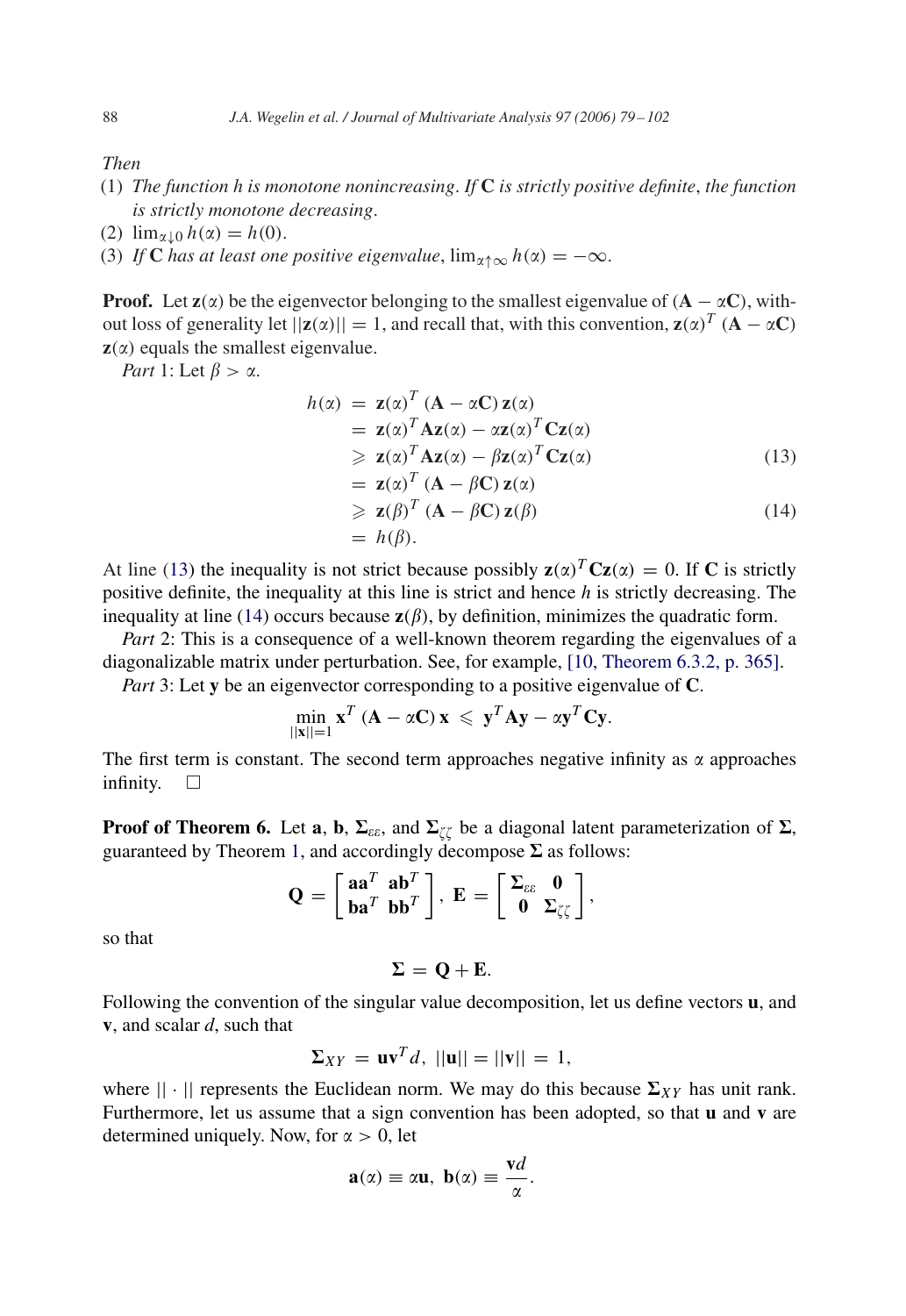<span id="page-10-0"></span>Then  $\mathbf{a}(\alpha)$  and  $\mathbf{b}(\alpha)$  satisfy  $\Sigma_{XY} = \mathbf{a}(\alpha) [\mathbf{b}(\alpha)]^T$ . Consider the set of positive real numbers  $\alpha$  such that the matrices defined by

$$
\Sigma_{\varepsilon\varepsilon}(\alpha) \equiv \Sigma_{XX} - \mathbf{a}(\alpha) [\mathbf{a}(\alpha)]^T \text{ and}
$$
\n
$$
\Sigma_{\zeta\zeta}(\alpha) \equiv \Sigma_{YY} - \mathbf{b}(\alpha) [\mathbf{b}(\alpha)]^T
$$
\n(15)

are positive semidefinite, satisfying the model definition in [\(3\)](#page-3-0). By Theorem [1](#page-4-0) this set contains at least one point. We call this the *feasible set for the diagonal latent model*.

*Part* 1: It remains to show that this set is a closed bounded interval, and to characterize the dispersion matrices when  $\alpha$  is on the boundary. Define  $f : (0, \infty) \mapsto \mathbb{R}$  and  $g : (0, \infty) \mapsto$  $\mathbb{R}$  by

$$
f(\alpha) = \min \{ \text{eigenvalues of } \Sigma_{\varepsilon \varepsilon}(\alpha) \},
$$
  
 
$$
g(\alpha) = \min \{ \text{eigenvalues of } \Sigma_{\zeta \zeta}(\alpha) \}.
$$
 (16)

It may be shown that these functions are continuous [\(\[10\]\)](#page-22-0). Furthermore,  $\Sigma_{XY}$  is not identically zero, since it has unit rank, and thus neither **a** or **b** is identically zero. It follows from Lemma [7](#page-8-0) that

• *f* is monotone nonincreasing and goes to  $-\infty$  as  $\alpha \to \infty$ ;

• *g* is monotone nondecreasing and goes to  $-\infty$  as  $\alpha \downarrow 0$ .

Let

$$
\mathcal{F} = \{ \alpha : f(\alpha) < 0 \} \text{ and } \mathcal{G} = \{ \alpha : g(\alpha) < 0 \} \, .
$$

By the continuity of *f* and *g* these sets are open, but by monotonicity they are intervals. Let  $\alpha_1$  and  $\alpha_2$  be the finite endpoints of F and G respectively, so that we have

$$
\mathcal{F} = (\alpha_1, \infty) \text{ and } \mathcal{G} = (0, \alpha_2).
$$

The set of feasible  $\alpha$  values is  $\mathbb{R} \setminus (\mathcal{F} \cup \mathcal{G}) = [\alpha_2, \alpha_1]$ , where  $\alpha_2 \leq \alpha_1$  follows from the fact that this set is nonvoid. Let us therefore call these values respectively  $\alpha_{\min}$  and  $\alpha_{\max}$ . Following the definitions at [\(15\)](#page-9-0) and (16),  $\Sigma_{\varepsilon\varepsilon}(\alpha_{min})$  and  $\Sigma_{\zeta\zeta}(\alpha_{max})$  are singular.

*Part* 2: For each point  $(\rho, \alpha)$  in the set defined at [\(12\)](#page-8-0), we specify a complete set of parameter values for the symmetric paired latent correlation model as follows:

$$
\mathbf{a} = \alpha \mathbf{u}, \quad \mathbf{b} = \frac{\mathbf{v}}{\alpha \rho} d, \quad \Sigma_{\varepsilon \varepsilon} = \Sigma_{XX} - \mathbf{a} \mathbf{a}^T, \text{ and } \Sigma_{\zeta \zeta} = \Sigma_{YY} - \mathbf{b} \mathbf{b}^T.
$$
 (17)

It is straightforward to check that these parameter values satisfy the model definition in [\(2\)](#page-3-0). If any of the constraints defining the set [\(12\)](#page-8-0) is violated, on the other hand, at least one of  $\Sigma_{\varepsilon\varepsilon}$  and  $\Sigma_{\zeta\zeta}$  will fail to be positive semidefinite, or we will have  $|\rho| > 1$ , and the parameterization will fail. Thus the set defined at [\(12\)](#page-8-0) characterizes all paired latent correlation parameterizations.

*Part* 3: Since the diagonal latent model is a constrained version of the paired latent correlation model with  $\rho = 1$ , this has been proved.

*Part* 4: The constraints in [\(12\)](#page-8-0) imply that  $|\rho| \ge \frac{\alpha_{\min}}{n}$  $\frac{\sigma_{\text{min}}}{\alpha_{\text{max}}}$ . If we set  $\rho$  equal to this bound, it also follows from [\(12\)](#page-8-0) that  $\alpha \ge \alpha_{\max}$ , i.e.,  $\alpha = \alpha_{\max}$ , so that  $\Sigma_{\varepsilon\varepsilon}$  is singular. But by plugging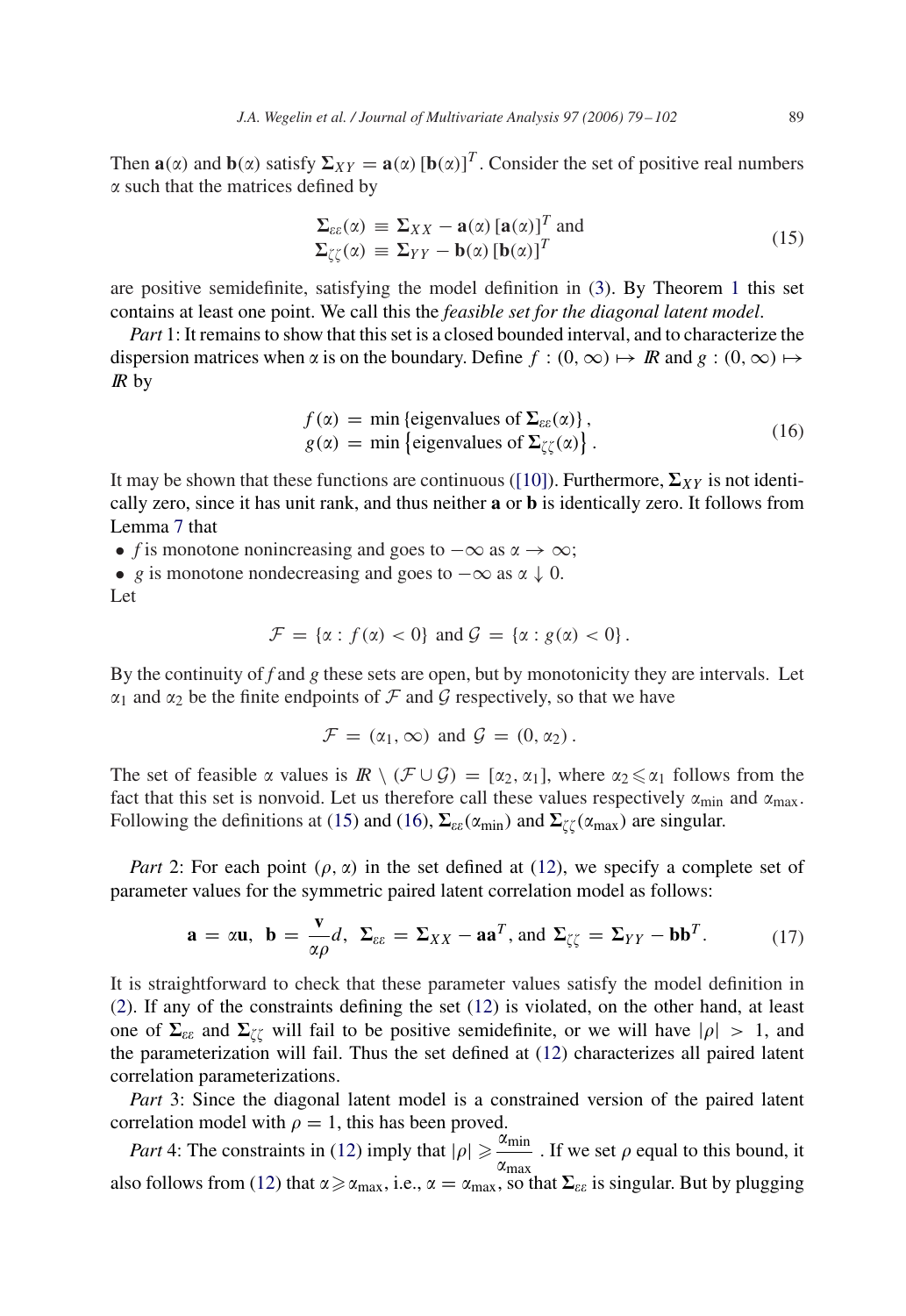<span id="page-11-0"></span>this value of  $\rho$  into [\(17\)](#page-10-0) we obtain

$$
\Sigma_{\zeta\zeta} = \Sigma_{YY} - \frac{d^2}{\alpha_{\min}^2} \mathbf{v} \mathbf{v}^T
$$

and by the definition of  $\alpha_{\min}$  it follows that  $\Sigma_{\zeta\zeta}$  is singular.

*Part* 5: If the set [\(12\)](#page-8-0) contains only one point, then the latent model is identified, and by Part 4 the unique values of  $\Sigma_{\varepsilon\varepsilon}$  and  $\Sigma_{\zeta\zeta}$  are both singular. Thus rank  $(\Sigma_{\varepsilon\varepsilon}) < p$  and rank  $\left(\mathbf{\Sigma}_{\zeta\zeta}\right)< q$  . By definition, rank (  $Q$  )  $=1.$  By a theorem regarding the rank of the sum of two matrices (see, for instance, [\[10, p. 13\]\)](#page-22-0), rank (**E**)  $\leqslant p+q-2$ , so that rank ( $\Sigma$ )  $\leqslant p+q-1$ and the matrix is singular.  $\square$ 

**Remarks on Theorem 6.** Theorem 6 defines a map from  $\Sigma$ , the population covariance matrix for the observed variables in a reduced-rank-regression model, to the set of all symmetric diagonal latent and paired latent correlation parameterizations. Since maximumlikelihood estimation procedures are available for reduced-rank-regression [\[2\],](#page-22-0) the problem of maximum-likelihood estimation for these latent models is solved.

Let us call the lower bound on correlation  $\rho_{\min}$ . Given a distribution  $\Sigma$ , the choice of the quantity  $\rho$  within the feasible interval  $[\rho_{\min}, 1]$  entails a tradeoff. When  $\rho = \rho_{\min}$ , the covariance matrices  $\Sigma_{\varepsilon\varepsilon}$  and  $\Sigma_{\zeta\zeta}$  are singular. When  $\rho = 1$ , on the other hand, at least one of the error variances may be nonsingular. Thus we may choose to have the latent variables either perfectly correlated ( $\rho = 1$ ) but poorly measured, or measured with minimal error but poorly correlated with each other ( $\rho = \rho_{\text{min}}$ ). This latter choice guarantees that the parameters are identified up to the sign and scale of the loadings.

For any fixed  $\rho > \rho_{\min}$ , and in particular for the diagonal latent model when  $\rho_{\min} < 1$ , there are many feasible values for  $\alpha$ , and the choice of  $\alpha$  entails another tradeoff. By choosing a greater value of  $\alpha$  we choose to diminish the least eigenvalue of the error covariance for the **X** block and to increase the corresponding value for the **Y** block.

A schematic diagram of a feasible set for positive values of  $\rho$  may be seen in Fig. [4.](#page-12-0) A numeric example may be found in [\[27\].](#page-23-0)

Although the singularity of  $\Sigma$  is a necessary condition for the parameterization to be unique, it is not sufficient. This may be seen by the following example. The matrix at (18) has eigenvalues 4.56, 1, 0.44, and 0.

$$
\Sigma = \begin{bmatrix} 2 & 1 & 1 & 1 \\ 1 & 2 & 1 & 1 \\ 1 & 1 & 1 & 1 \\ 1 & 1 & 1 & 1 \end{bmatrix} . \tag{18}
$$

Let  $p = q = 2$ . The matrix (18) represents a degenerate distribution, since the two **Y** variables are perfectly correlated. The fact that there are infinitely many feasible parametervariables are perfectly correlated. The fact that there are immittely many reasible parameter-<br>izations follows from the fact that  $\mathbf{v}\mathbf{v}^T$  is proportional to  $\Sigma_{YY}$ . The feasible set is  $\left[\sqrt{2}, \sqrt{3}\right]$ . The value  $\alpha = \sqrt{2}$  entails zero error for the **Y**-block, so that each **Y** variable measures the latent  $\eta$  exactly. All feasible values of  $\alpha$ , however, entail a singular error covariance for the **Y**-block. For all values of  $\alpha$ , whether feasible or not,  $\Sigma_{\zeta\zeta}(\alpha) = \begin{bmatrix} \delta & \delta \\ \delta & \delta \end{bmatrix}$  for some  $\delta \in \mathbb{R}$ .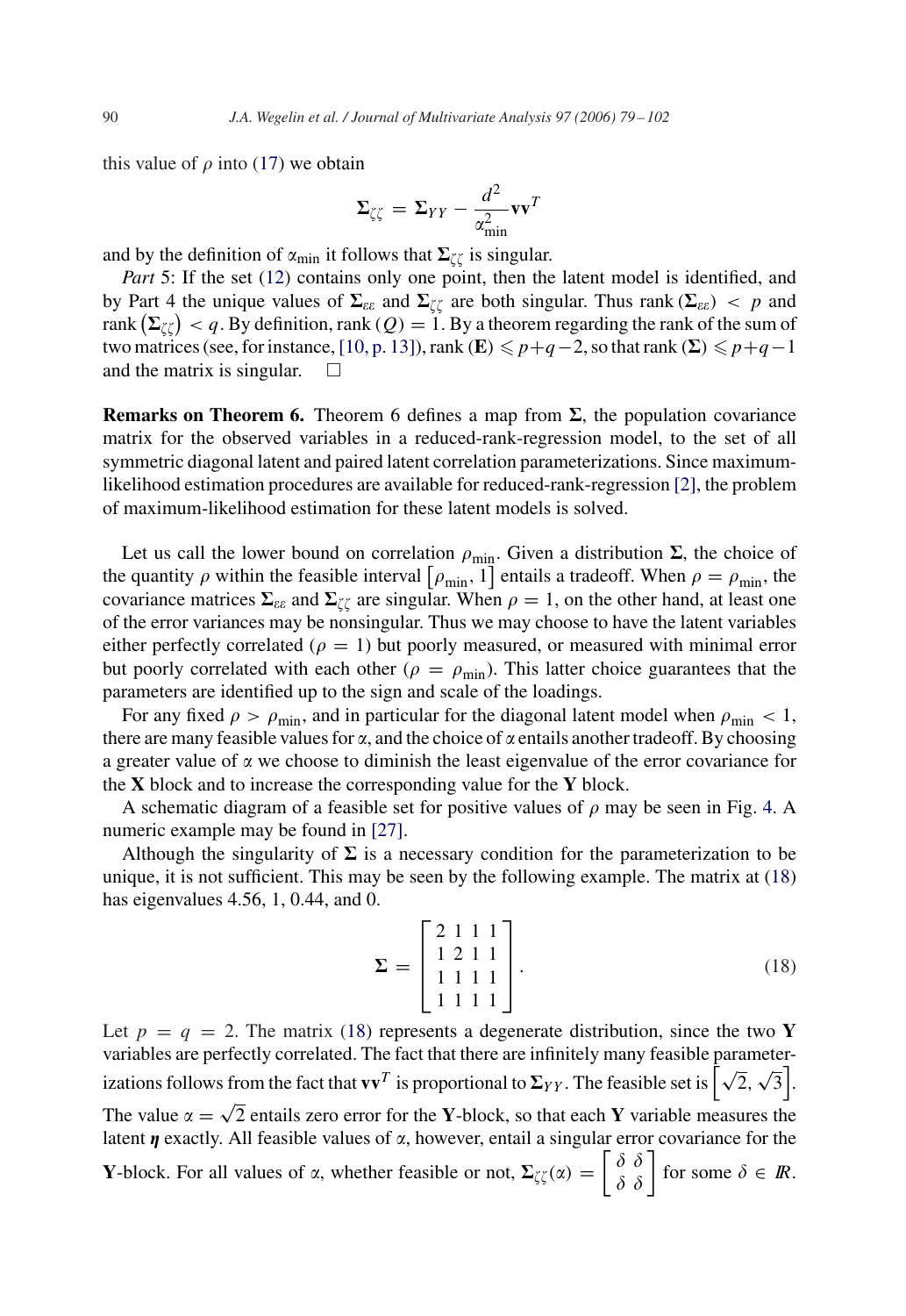<span id="page-12-0"></span>

Fig. 4. Schematic of the feasible values for  $\rho$  and  $\alpha$  in the paired latent correlation model, as developed in Theorem 6. Feasible values are in the shaded region in the upper right-hand corner of the rectangle. The right-hand boundary of the feasible set corresponds to the diagonal latent model. The feasible value guaranteed by Theorem [1](#page-4-0) lies on this boundary.



Fig. 5. The least eigenvalues of  $\Sigma_{\epsilon\epsilon}(\alpha)$  (the nonincreasing function) and  $\Sigma_{\zeta\zeta}(\alpha)$  for the matrix [\(18\)](#page-11-0), p. 16.

When  $\sqrt{2} \le \alpha$ , so that  $\delta \ge 0$ , the least eigenvalue is 0. For  $\alpha < \sqrt{2}$ , hence  $\delta < 0$ ,  $\Sigma_{\zeta\zeta}(\alpha)$  is not a covariance and the least eigenvalue is strictly increasing in  $\alpha$ . The least eigenvalues are plotted against  $\alpha$  in Fig. 5, p. 17.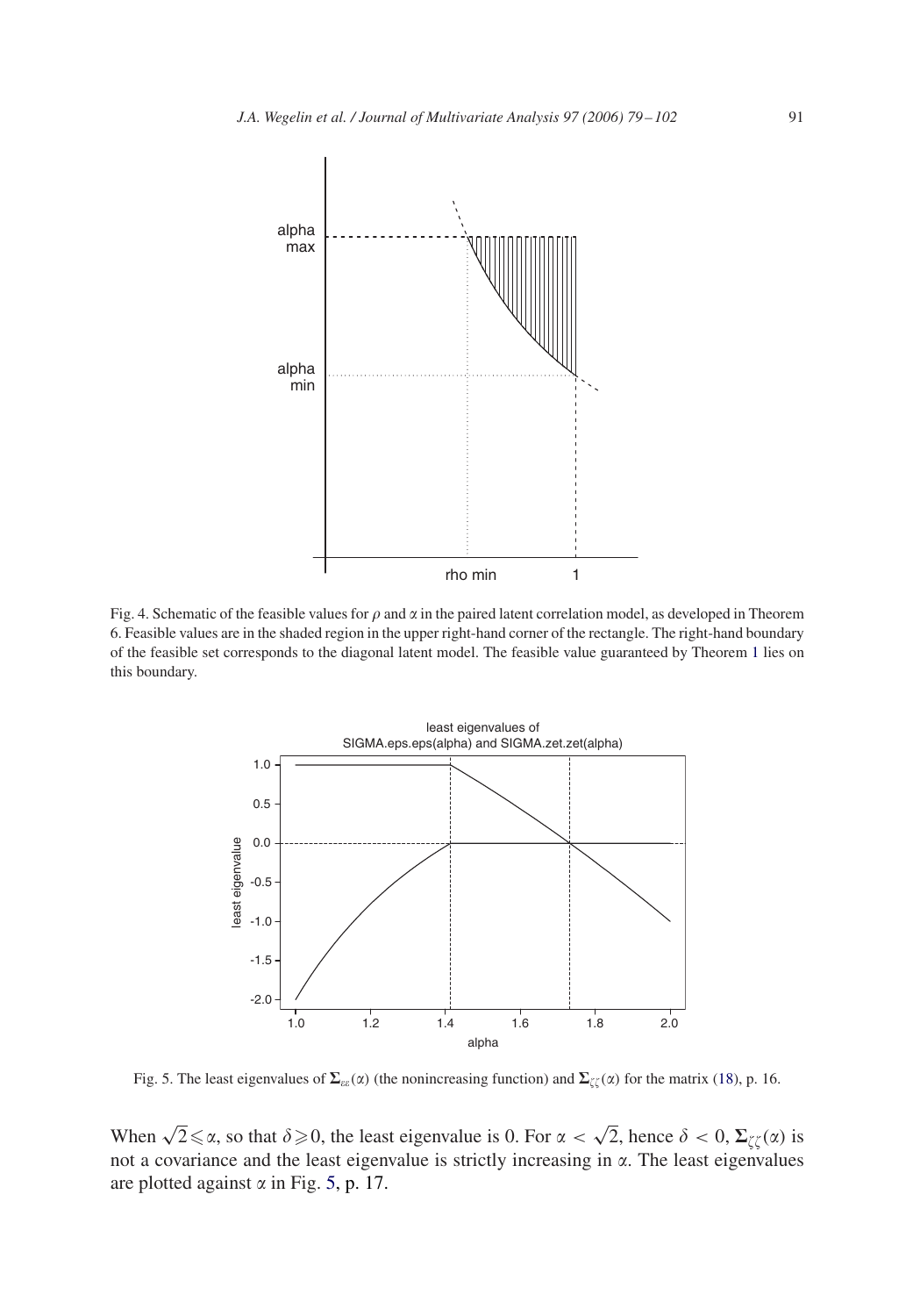<span id="page-13-0"></span>

Fig. 6. Path diagrams corresponding to two-block latent variable models. Under (I) the dashed edges are present; under (II) they are absent. Under (I) all models are covariance equivalent over **X** and **Y**.

## **5. Related equivalence results**

All the models we have considered so far place no restrictions on the within-block covariance matrices; we have allowed the error terms in each block to have an arbitrary covariance matrix. This is in keeping with motivation for *cross*-covariance modeling: the goal is only to model the relations between blocks of variables.

In this section, we present a number of model equivalence results concerning cross covariance models, which are important for the purposes of interpretation. <sup>4</sup> We then contrast these results with the case in which the errors within each block are assumed to be uncorrelated, as is common in the factor analysis and structural equation modeling literature.

The models with uncorrelated errors typically are identified after fixing the variance of the latent variable. Thus these models could be fitted to the behavioral teratology data. However, to do so would be artificial since the researchers in this study did not believe that it was reasonable to suppose that errors within blocks were uncorrelated. Our primary purpose in considering models with uncorrelated errors is theoretical: we wish to examine the implications that this additional assumption has for model equivalence.

All the graphs we consider are shown in Fig. 6. Graphs (a) and (b) represent two path diagrams in which the latent variables  $\xi$  and  $\omega$  are parents of the observed variables. The only difference between the models is that (a) specifies that  $\xi$  and  $\omega$  are correlated, while in (b)  $\xi$  is a parent of  $\omega$ . The graph shown in Fig. 6 (c) differs from that shown in (b) in that the **X** variables are parents of  $\xi$ . The graph in (d) is analogous to (a) and (b) but the pair of latent variables  $\xi$ ,  $\omega$  are replaced by a single variable. Likewise (e) represents the analogue

 $<sup>4</sup>$  An earlier version of these results, in the context of the multivariate normal distribution has appeared previously</sup> in conference proceedings [\[26\].](#page-23-0)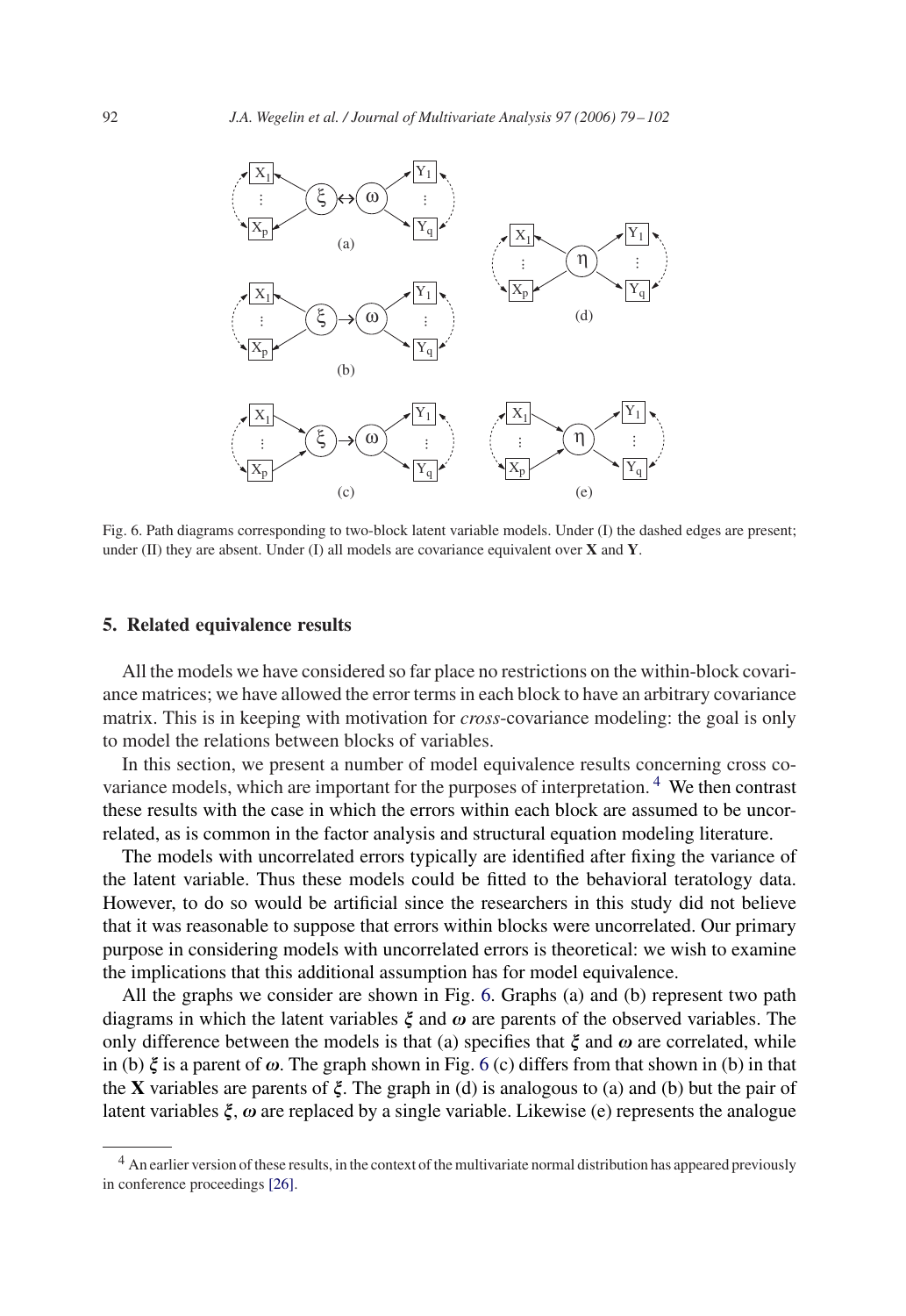<span id="page-14-0"></span>We consider the five models corresponding to these graphs under two sets of conditions on the error terms:

(I)  $Cov(\epsilon_i, \zeta_j) = 0$ , but  $Cov(\epsilon_i, \epsilon_k)$  and  $Cov(\zeta_j, \zeta_\ell)$  are unrestricted.

- (II) **Cov**  $(\epsilon_i, \zeta_j) = 0$ , and
	- **Cov**  $(\epsilon_i, \epsilon_k)$  = **Cov**  $(\zeta_j, \zeta_\ell)$  = 0 for  $i \neq k, j \neq \ell$ .

Let  $\mathcal{M}_{a}^{I}$  denote the set of covariance matrices over **X** and **Y** given by graph (a) in Fig. [6](#page-13-0) under condition (I) on the errors, likewise for  $\mathcal{M}_{a}^{II}$ ,  $\mathcal{M}_{b}^{I}$ ,  $\mathcal{M}_{b}^{II}$  and so on. Corollary [5](#page-7-0) of the previous section thus shows that  $\mathcal{M}_{a}^{I} = \mathcal{M}_{d}^{I}$ . We extend these results further in the next theorem.

**Theorem 8.** *The following relations hold*:

$$
\mathcal{M}^I_a = \mathcal{M}^I_b = \mathcal{M}^I_c = \mathcal{M}^I_d = \mathcal{M}^I_e,
$$
  

$$
\mathcal{M}^II_a = \mathcal{M}^II_b \neq \mathcal{M}^II_c = \mathcal{M}^II_e \neq \mathcal{M}^II_d \neq \mathcal{M}^II_a.
$$

(*The first and third inequalities require*  $p > 1$ *. The second also requires*  $q > 1$ *.*)

In words: When the within-block errors are not restricted, all of the latent structures in Fig. [6](#page-13-0) parametrize the same set of covariance matrices, and hence are indistinguishable. When the errors are uncorrelated, on the other hand, the following conditions hold:

- We can distinguish structures in which  $\xi$  is a parent of the **X**'s from those in which the  $X$ 's are parents of  $\xi$ .
- When the  $X$ 's are parents of  $\xi$  we cannot distinguish between models with one and two latent variables.
- When  $\xi$  is a parent of the **X**'s we can distinguish models with two latent variables from those containing only one.

The existence of equivalent models containing different numbers of hidden variables is important for the purpose of interpretation. It highlights the danger of postulating a second latent variable within a given structure, when the data—even a very large set of data—could not furnish evidence either for or against its existence unless the researchers make additional assumptions.

# *5.1. Proofs of equivalence results*

In order to prove the results in Theorem 8 we need several definitions. (See Section A for basic graphical definitions.) Following Richardson and Spirtes [\[16\]](#page-22-0) we say that a path diagram, which may contain directed edges  $(\rightarrow)$  and bi-directed edges  $(\leftrightarrow)$ , is *ancestral* if: (a) there are no directed cycles;

(b) if there is an edge  $x \leftrightarrow y$  then x is not an ancestor of y, (and vice versa).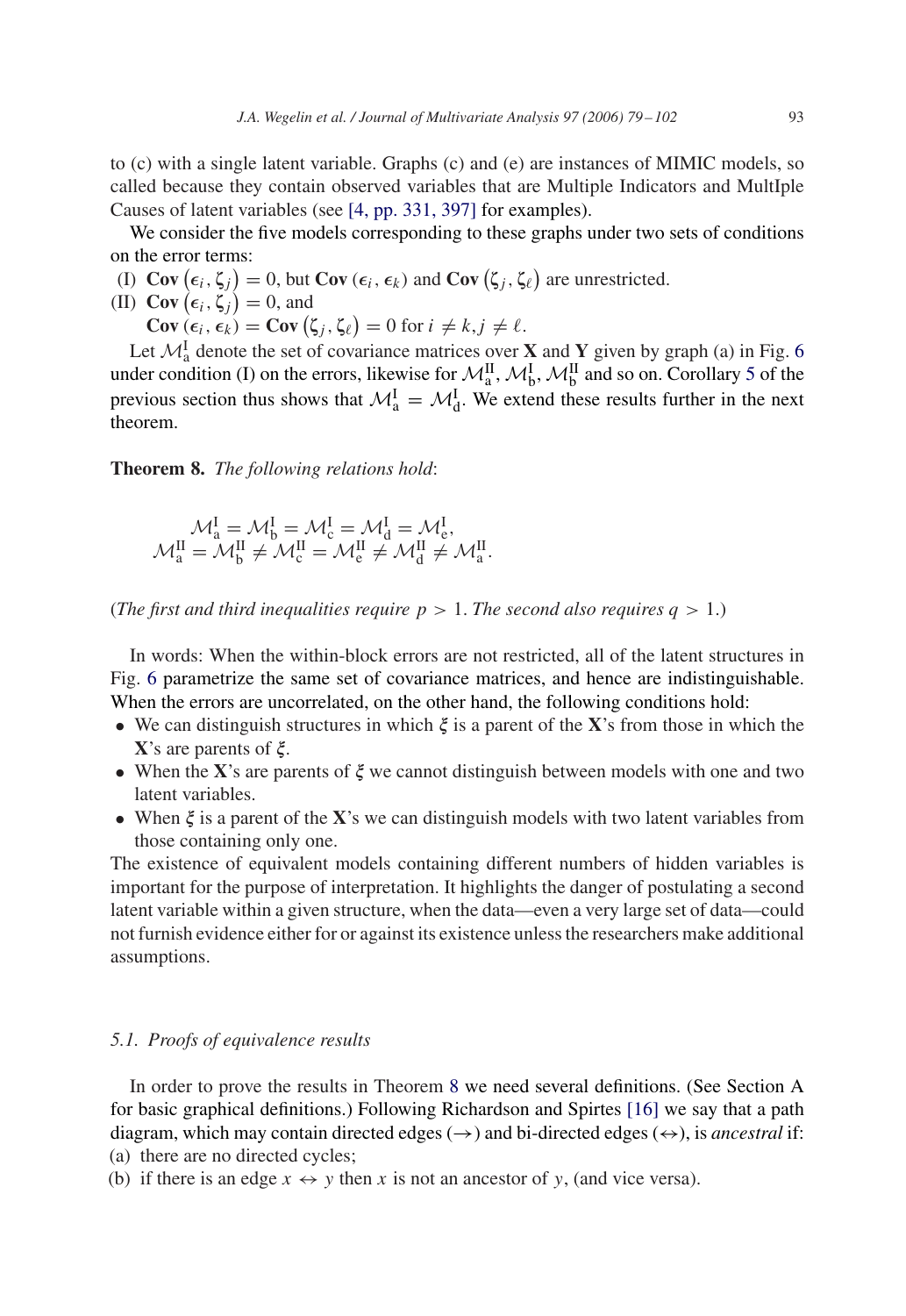<span id="page-15-0"></span>Conditions (a) and (b) may be summarized by saying that if x and y are joined by an edge and there is an arrowhead at x then x is *not* an ancestor of y; this is the motivation for the term 'ancestral'. <sup>5</sup>

A non-endpoint vertex  $v$  on a path is said to be a *collider* if two arrowheads meet at  $v$ , i.e.  $\rightarrow v \leftarrow$ ,  $\leftrightarrow v \leftrightarrow$ ,  $\leftrightarrow v \leftarrow$  or  $\rightarrow v \leftrightarrow$ ; all other non-endpoint vertices on a path are *non-colliders*. A path  $\pi$  between  $\alpha$  and  $\beta$  is said to be *m-connecting given* Z if the following hold:

(i) no non-collider on  $\pi$  is on Z;

(ii) every collider on  $\pi$  is an ancestor of a vertex in Z.

Two vertices  $\alpha$  and  $\beta$  are said to be *m-separated given* Z if there is no path m-connecting  $\alpha$  and  $\beta$  given Z. Disjoint sets of vertices A and B are said to be *m-separated given* Z if there is no pair  $\alpha$ ,  $\beta$  with  $\alpha \in A$  and  $\beta \in B$  such that  $\alpha$  and  $\beta$  are m-connected given Z. Two graphs  $G_1$  and  $G_2$  are said to be *m-separation equivalent* if for all disjoint sets A, B, Z (where Z may be empty), A and B are m-separated given Z in  $\mathcal{G}_1$  if and only if A and B are m-separated given Z in  $\mathcal{G}_2$ . A covariance matrix  $\mathcal{E}$  is said to obey the zero partial covariance restrictions implied by  $\mathcal G$  if

 $\Sigma_{AB,Z} \equiv \Sigma_{AB} - \Sigma_{AZ}\Sigma_{ZZ}^{-1}\Sigma_{ZB} = 0$ 

whenever A is m-separated from B given  $Z$  in  $\mathcal{G}$ .

An ancestral graph is said to be *maximal* if for every pair of non-adjacent vertices  $\alpha$ ,  $\beta$ there exists some set Z such that  $\alpha$  and  $\beta$  are m-separated given Z. For any non-maximal ancestral graph G there exists a unique maximal ancestral graph  $\bar{G}$ , such that G and  $\bar{G}$  are m-separation equivalent and G is a subgraph of  $\bar{G}$ . (See [\[16, Theorem 5.1\].](#page-22-0)) In fact, any edge present in  $G$  but not  $G$  will be bi-directed.

# *5.1.1. M-separation contrasted with d-separation*

The concept of m-separation, which may be applied to graphs containing both directed and bi-directed edges, is an extension of Pearl's d-separation criterion, which applies to graphs that have only directed edges [\[15\].](#page-22-0)

Richardson and Spirtes show that the set of covariance matrices obtained by parameterizing the maximal ancestral path diagram  $G$  is exactly the set of Gaussian distributions that obey the zero partial covariance restrictions implied by  $G$  [\[16\].](#page-22-0) More formally, we have: <sup>6</sup>

**Theorem 9.** *If* G *is a maximal ancestral graph then the following equality holds regarding Gaussian covariance matrices*:

 $\{\Sigma \mid \Sigma \text{ results from some assignment of }\}$ 

*parameter values to the path coefficients and error covariance associated with* G}

 $= \{ \Sigma \mid \Sigma \text{ satisfies the zero partial covariance restrictions implied by } \mathcal{G} \}.$ 

<sup>5</sup> In [\[16\],](#page-22-0) ancestral graphs are actually defined to include undirected edges as well as directed and bidirected edges. The definition considered here corresponds to the subclass without this third kind of edge.

<sup>6</sup> Theorem 8.14 and Corollary 8.19 in [\[16\]](#page-22-0) are stated in terms of conditional independence in Gaussian distributions. However, the statements given here follow directly using the fact that X is conditionally independent of Y given Z in a multivariate Gaussian distribution if and only if  $\Sigma_{XY,Z} = 0$ . See e.g. Whittaker [28], p.158 and Corollary 6.3.4, p.164.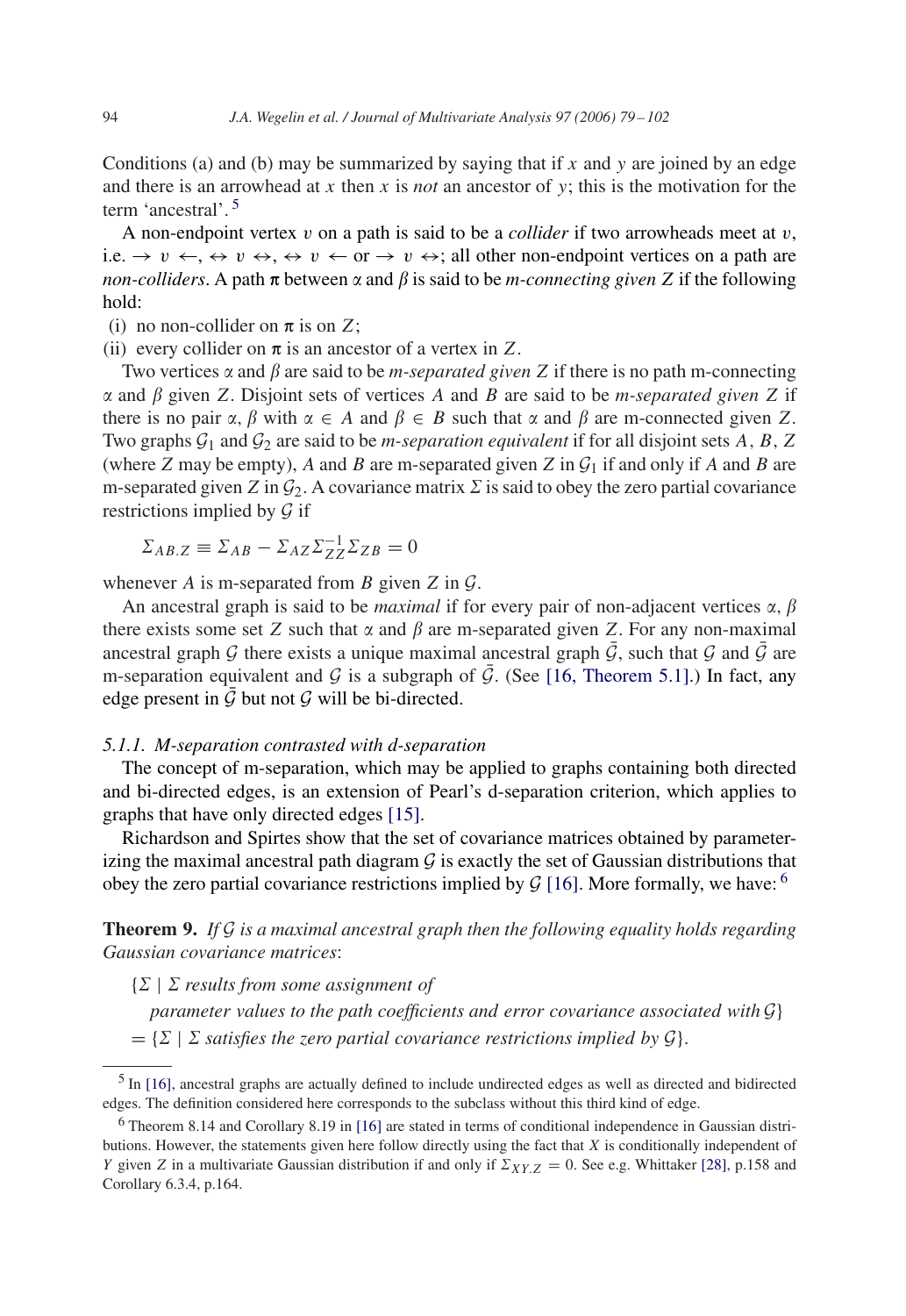See Theorem 8.14 in [\[16\].](#page-22-0) As an immediate Corollary we have:

**Corollary 10.** *If*  $G_1$  *and*  $G_2$  *are two m-separation equivalent maximal ancestral graphs then they parameterize the same sets of covariance matrices*.

See Corollary 8.19 in [\[16\].](#page-22-0) These results do not generally hold for path diagrams that are not both maximal and ancestral.

The sets of covariance matrices given by the models under (I) correspond to the path diagrams shown in Fig. [6](#page-13-0) in which there are bi-directed edges between all variables within the same block, thus  $X_i \leftrightarrow X_k$  ( $i \neq k$ ) and  $Y_i \leftrightarrow Y_\ell$  ( $j \neq \ell$ ).

## *5.2. Proof of Theorem 8*

We first show  $\mathcal{M}_{a}^{I} = \mathcal{M}_{b}^{I} = \mathcal{M}_{c}^{I}$ . Observe that in each of the graphs in Fig. [6\(](#page-13-0)a)–(c), the following m-separation relations hold:

(i)  $X_i$  is m-separated from  $Y_j$  by any non-empty subset of  $\{\xi, \omega\}$ ,

(ii)  $X_i$  is m-separated from  $\omega$  by  $\xi$ ,

(iii)  $Y_j$  is m-separated from  $\xi$  by  $\omega$ .

Further, when bi-directed edges are present between vertices within each block all other pairs of vertices are adjacent so there are no other m-separation relations. Consequently these graphs are m-separation equivalent and maximal since there is a separating set for each pair of non-adjacent vertices. It then follows directly by Corollary 10 that these graphs parameterize the same sets of covariance matrices over the set  $\{X, Y, \omega, \xi\}$ , hence they induce the same sets of covariance matrices on the margin over the observed variables {**X**, **Y**}.

The proof that  $\mathcal{M}_{d}^{I} = \mathcal{M}_{e}^{I}$  is very similar. When bi-directed edges are present within each block the only pairs of non-adjacent vertices are  $X_i$  and  $Y_j$  which are m-separated by  $\xi$ . It then follows as before that these graphs are m-separation equivalent and maximal and hence by Corollary 10 they parameterize the same sets of covariance matrices over  $\{X, Y, \xi\}$ , and consequently over  $\{X, Y\}$ .

Since we have already shown  $\mathcal{M}_{a}^{I} = \mathcal{M}_{d}^{I}$  in Corollary [5,](#page-7-0) the proof of equivalences concerning models with error structure given by (I) is complete. It remains to prove the results concerning models of type (II). These correspond to the path diagrams in Fig. [6,](#page-13-0) without the bi-directed edges between vertices within the same block. Subsequent references to graphs in this figure will be to the graphs without these within-block edges.

First note that the m-separation relations given by (i), (ii), (iii) above continue to hold when there are no edges between vertices within each block. In graphs (a) and (b) we also have:

(iv)  $X_i$  and  $X_j$  are m-separated given  $\xi$ ,

(v)  $Y_i$  and  $Y_j$  are m-separated given  $\omega$ .

Consequently these graphs are m-separation equivalent and maximal. Hence

 $\mathcal{M}_{a}^{II} = \mathcal{M}_{b}^{II}$  by Corollary 10. In the path diagrams corresponding to (c) and (e), we have (vi)  $\mathbf{X}_i$  and  $\mathbf{X}_j$  are m-separated by the empty set.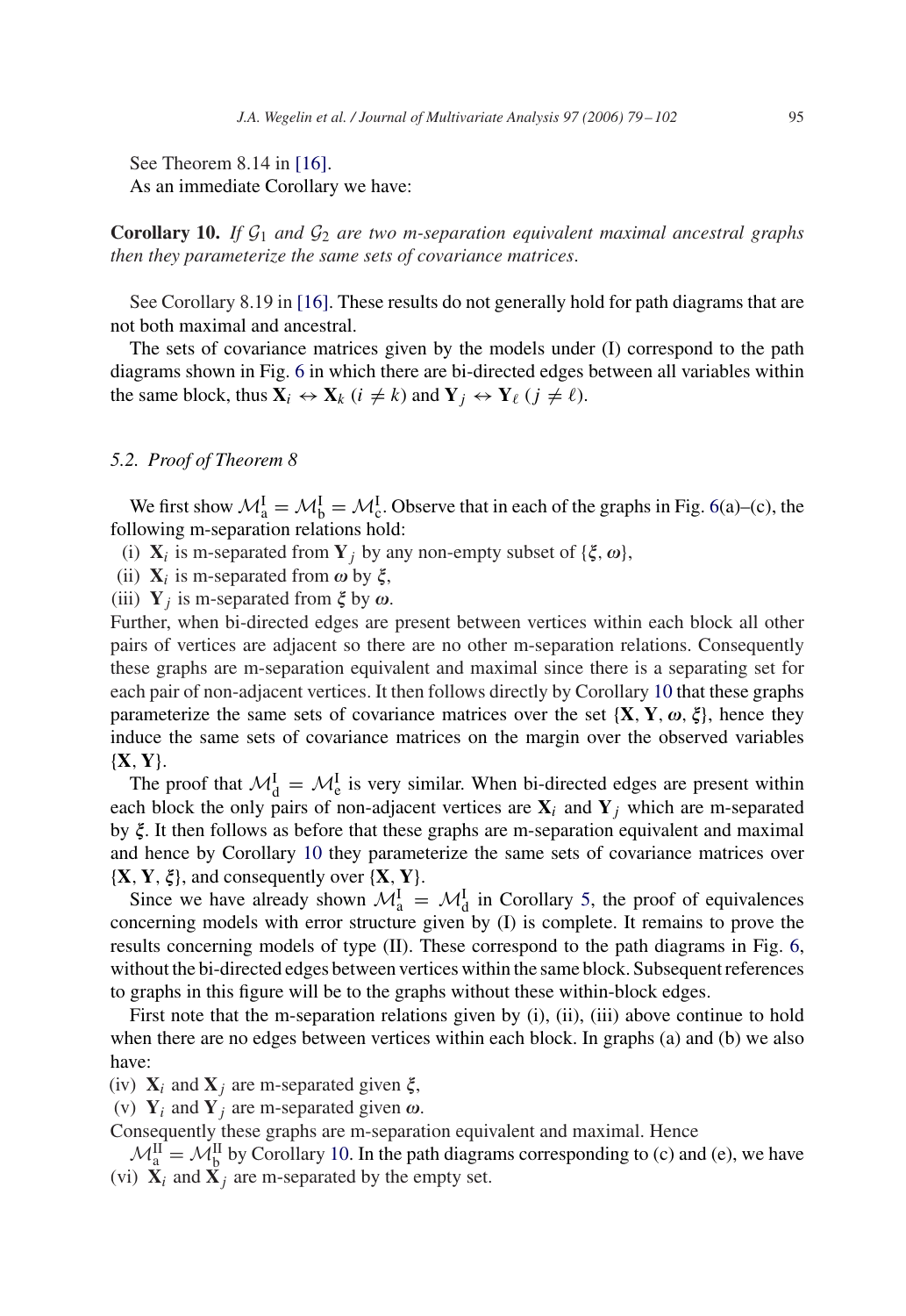<span id="page-17-0"></span>Consequently the variables in the **X** block are uncorrelated in  $\mathcal{M}_c^H = \mathcal{M}_e^H$ , while this is not so under  $\mathcal{M}_{a}^{II}$ ,  $\mathcal{M}_{b}^{II}$ ,  $\mathcal{M}_{d}^{II}$ . This establishes two of the inequalities. By direct calculation it may be seen that for any covariance matrix in  $\mathcal{M}_{d}^{\text{II}}$ , the following *tetrad* constraint holds

$$
Cov(X_i, X_k) Cov(Y_j, Y_\ell) = Cov(X_i, Y_j) Cov(X_k, Y_\ell)
$$

but this does not in general hold for covariance matrices in  $\mathcal{M}_{a}^{II} = \mathcal{M}_{b}^{II}$ . This establishes the third inequality. It only remains to show that  $\mathcal{M}_{c}^{II} = \mathcal{M}_{e}^{II}$ .

First observe that the set of m-separation relations which hold among  $\{X, Y, \omega\}$  in the graph in  $(c)$ , i.e.  $(i)$ ,  $(ii)$ ,  $(iii)$  and  $(v)$ , is identical to the set of relations holding among  $\{X, Y, \eta\}$  in (e), i.e. (i), (ii), (iii) and

(vii)  $Y_i$  and  $Y_\ell$  are m-separated by  $\eta$ ,

where  $\eta$  is substituted for  $\omega$ . Consequently, by Theorem [9,](#page-15-0) applied to the graph in (e), any covariance matrix over  $\{X, Y, \omega\}$  that is obtained from the graph in (c) may also be parameterized by the graph in (e) after substituting  $\eta$  for  $\omega$ . It then follows that  $\mathcal{N}_{c}^{II} \subseteq \mathcal{N}_{e}^{II}$ . Hence any covariance matrix over  $\{X, Y\}$  parameterized by (c) may be parameterized by (e). To prove the opposite inclusion it is sufficient to observe that any covariance matrix over  ${\bf \{X, Y, \eta\}}$  that is parameterized by the graph in (e) may be parameterized by the graph in (c) by letting the error variance for  $\xi$  equal the error variance for  $\eta$  and setting  $\omega = \xi$ . This completes the proof.  $\Box$ 

# **6. Discussion**

#### *6.1. Partition of parameters*

Recall that in a cross-covariance problem we wish to model the relationship between the **X** and **Y** blocks rather than the within-block covariances. With this in mind, it may be observed that the parameters of the latent-variable models discussed in this paper fall naturally into three disjoint sets. These differ in terms of whether their values matter in a cross-covariance problem and whether they are identified.

- The within-block errors,  $\Sigma_{\varepsilon\varepsilon}$  and  $\Sigma_{\zeta\zeta}$ , govern only the within-block covariance, and hence are nuisance parameters in a cross-covariance problem. They are not identified.
- The parameters governing correlation between the latent variables in the paired latent correlation model,  $\rho_1, \ldots, \rho_r$ , govern only cross-covariance, as may be seen in Eq. [\(4\)](#page-4-0). These parameters are not identified, but we see in Theorem [1](#page-4-0) that they may, in every case, be assigned the value of one without loss of generality.
- The loadings **A** and **B** govern the covariance between the latent and observed variables. These possess a straightforward interpretation, since they are proportional to covariances between the latent variables for one block and the observed variables for the other block. This follows from the definition of the parameters of the paired latent correlation model, Eq. [\(2\)](#page-3-0), for

# $Cov(X, \omega) = AR$  and  $Cov(Y, \xi) = BR$ .

Furthermore, in the rank  $r = 1$  case, we have seen in part (3) of Theorem 6 that the vectors of loadings are equal, up to sign and scale, to the singular vectors of the crosscovariance. Thus they are identified in the rank-one case.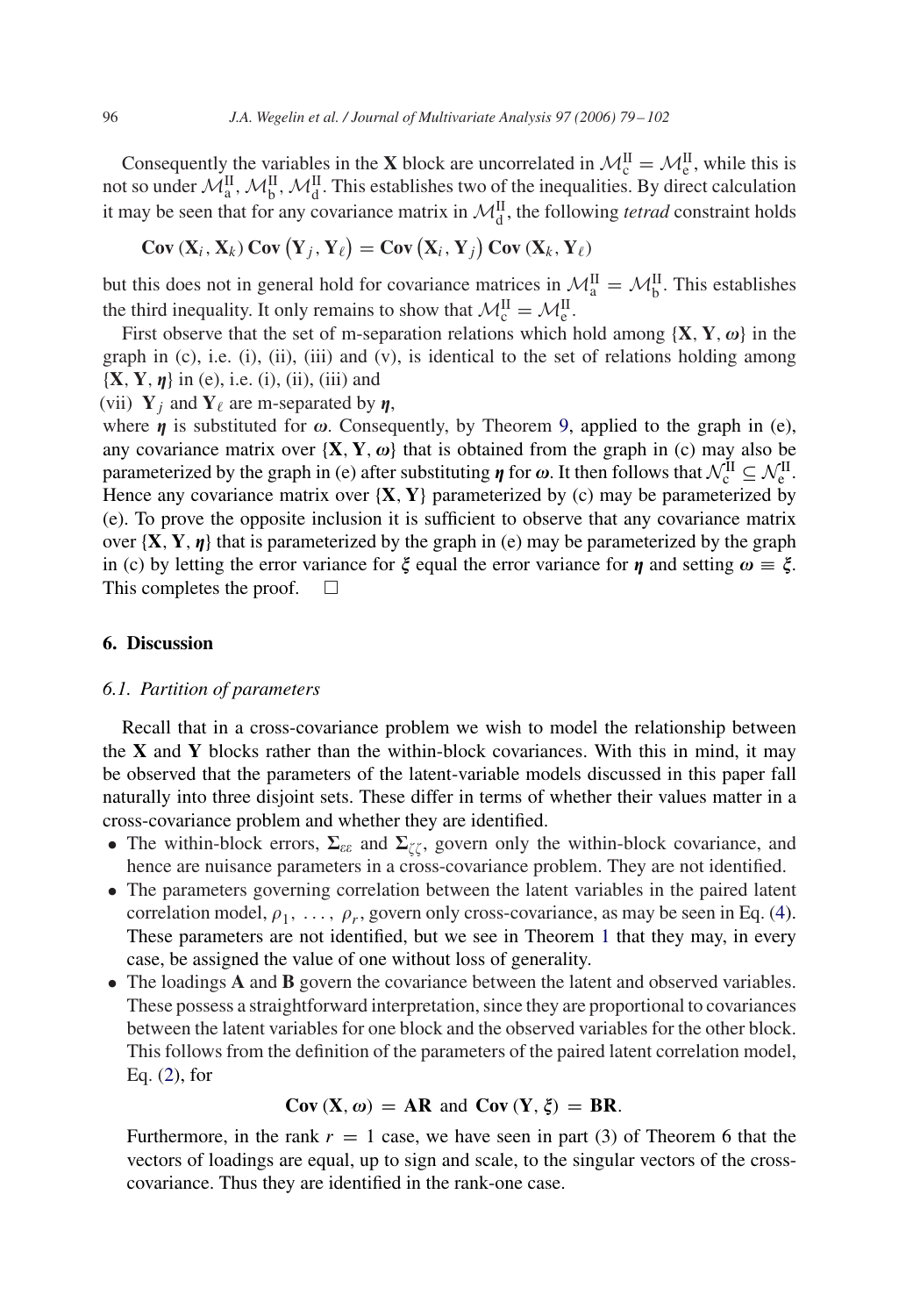To summarize: The parameters that are not identified relate to the within-block covariances, while all parameters relating to the cross-covariance are identified.

## *6.2. Interpretation and estimation of loadings*

In the first example from behavioral teratology in Section [1,](#page-1-0) it is the relative magnitude and direction of the loadings that matter scientifically. The researchers hypothesized a single pair of latent variables for modeling the relationship between the 13 **X** variables, measuring maternal drinking during pregnancy, and the 11 **Y** variables, which were IQ subtests administered to the children at age seven. The latent variable for the **X**s, called  $\xi$  in the current work, was conceptualized as "net alcohol exposure," and the latent variable for the **Y**s, which we call  $\omega$ , as "net intelligence deficit" [\[23, p. 60\].](#page-22-0) Thus  $\xi$  was a function of **X** and  $\omega$  was a function of  $\xi$ , and the model is that depicted in Fig. [6\(](#page-13-0)c), under condition (I), that is, with unconstrained within-block covariance. By Theorem [8,](#page-14-0) we know that this asymmetric model is an alternate parameterization of the paired latent correlation model.

Of interest to Sampson and Streissguth were two sets of parameters:

- The relative magnitudes and directions of the 13 different covariances between the latent variable for anatomic change and the measures of maternal drinking during pregnancy, and
- The relative magnitudes and directions of the 11 different covariances between the latent variable for alcohol exposure and the IQ subtests.

These quantities follow immediately from the loadings, for when there is only one pair of latent variables we have

$$
Cov(X, \omega) = \rho \mathbf{a} \text{ and } Cov(Y, \xi) = \rho \mathbf{b}.
$$

The loadings for **X** are proportional to the direct (and total) effect of  $\xi$  on the  $X_i$ 's; likewise the loadings for **Y** are proportional to the direct (and total) effect of  $\omega$  on the  $Y_i$ 's.

If we assume a model in which there is an edge  $\xi \to \omega$  then the loadings for Y are proportional to the total effect of  $\xi$  on  $Y_i$ .

We see in the proof of Theorem 6 that the loadings **a** and **b** are equal, up to sign and scale, to the left and right singular vectors of the cross-covariance  $\Sigma_{XY}$ . In fact, the researchers used the singular value decomposition to estimate loadings from the sample cross-covariance, and drew a path diagram to justify this approach without formal specification of a statistical model [\[23, p. 64\].](#page-22-0) This application of the singular value decomposition is known as partial least squares (PLS) [\[23\].](#page-22-0) <sup>7</sup> Theorem 1 links this use of the singular value decomposition to a formally specified model.

<sup>7</sup> The term "PLS" includes a large class of other methods, most of them not linked to formally specified models, many of them used for prediction rather than modeling. For a survey of two-block PLS methods the reader is referred to [\[25\].](#page-23-0)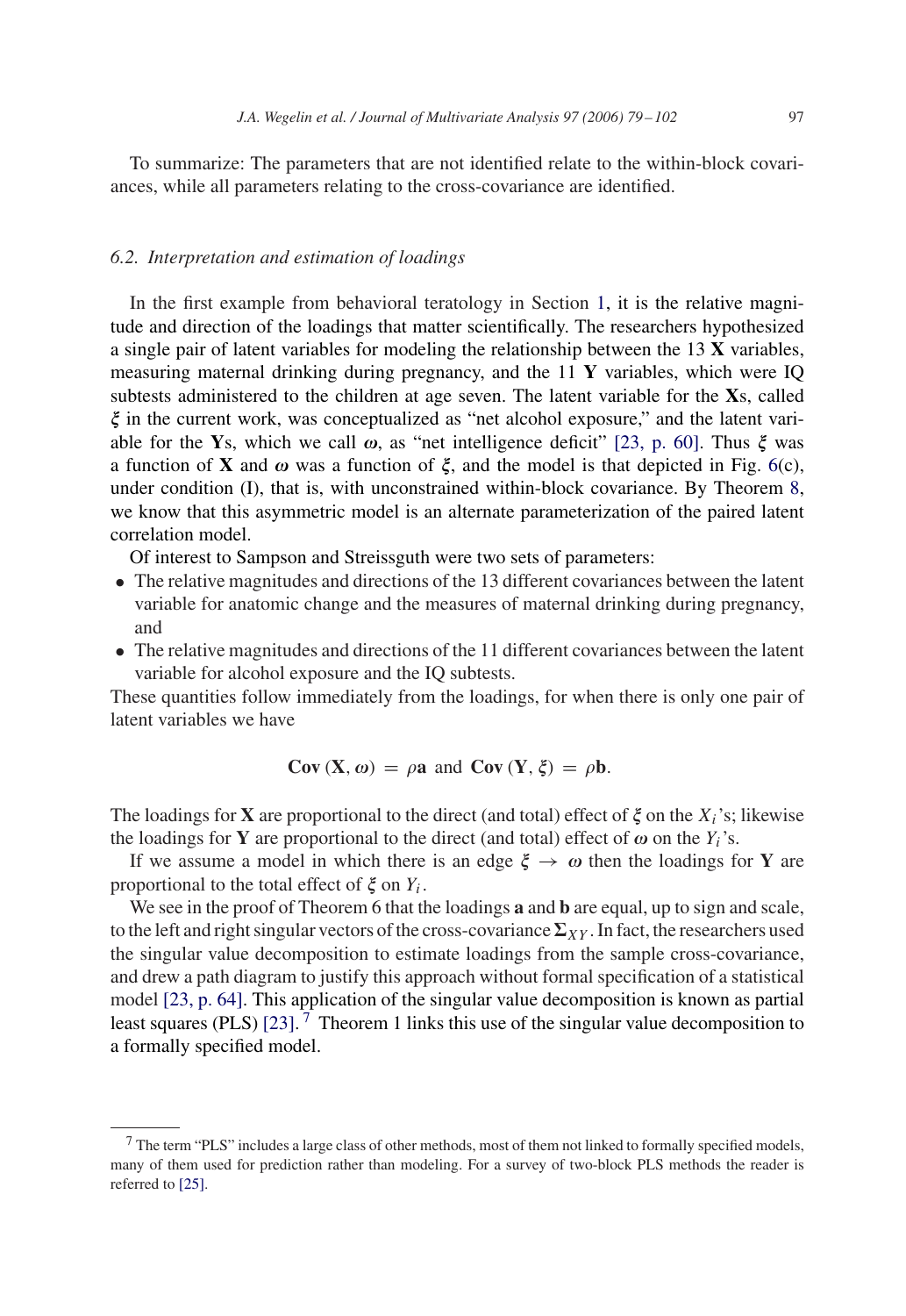## *6.3. Lack of identifiability of correlation between latent variables*

It is customary in linear structural equation models to constrain the variances of all latent variables (except for error variances) to equal one. This custom has been followed in the current work (Section [2.2\)](#page-3-0). In spite of this constraint, the paired latent correlation model with  $r = 1$  yields only a lower bound on the correlation. This is in marked contrast to the empirical correlations obtained by the canonical correlation and PLS methods. This fact is an unavoidable consequence of the model, and it should thus be borne in mind by researchers who postulate a particular latent structure that it can only be identified by making further assumptions.

Notice that in the latent model (c) in Fig. [6,](#page-13-0) if we standardize the variances of  $\xi$  and  $\omega$ to 1, then the correlation is equal to the path coefficient for the edge  $\xi \to \omega$ , which is the total and direct effect of  $\xi$  on  $\omega$ .

Kuroki et al. present conditions under which the square of the total effect may be identified, in the case where the response is unobserved [\[12\].](#page-22-0)

## *6.4. Comparison of correlation measures*

Canonical analysis yields scores for two derived variables, linear combinations respectively of the **X** and **Y** blocks. The canonical correlation is maximal over all linear combinations of the **X** and **Y** blocks [\[11\].](#page-22-0) Sampson and Streissguth, on the other hand, used the singular value decomposition to compute PLS scores. These scores are also linear combinations of the **X** and **Y** blocks, chosen to maximize the absolute value of the covariance between the scores, subject to the constraint that the vectors of coefficients each have Euclidean norm one. In both of these cases, the correlations between the derived variables are subject to attenuation [\[20\].](#page-22-0) The minimal correlation developed in Theorem 6, on the other hand, is not subject to attenuation, since it is a correlation between latent variables, rather than between linear combinations of the observed variables. In absolute value, this minimal correlation may be substantially greater than the canonical correlation, which in turn is greater than or equal to the correlation between PLS scores.

#### *6.5. Possible implications for behavioral teratology*

If we choose to believe that the data in the first example in Section [1](#page-1-0) were generated by a paired latent correlation model with  $r = 1$ , and in particular that the covariance between the two blocks originates in a pair of latent variables, then part (4) of Theorem 6 establishes that there is no way, using data, to determine whether the latent variables have the minimal correlation, are perfectly correlated, or have some correlation between these extremes. This shortcoming of the model cannot be overcome by a larger sample size, since an increase in sample size would have no effect on the size of the interval of feasible correlations.

The lack of identifiability of the correlation draws our attention to the question of what these latent variables actually are. One tempting a priori interpretation is that differences in the mothers' drinking patterns during pregnancy caused differences in the children's brain anatomy, which are summarized by the latent variable for the alcohol exposure block; that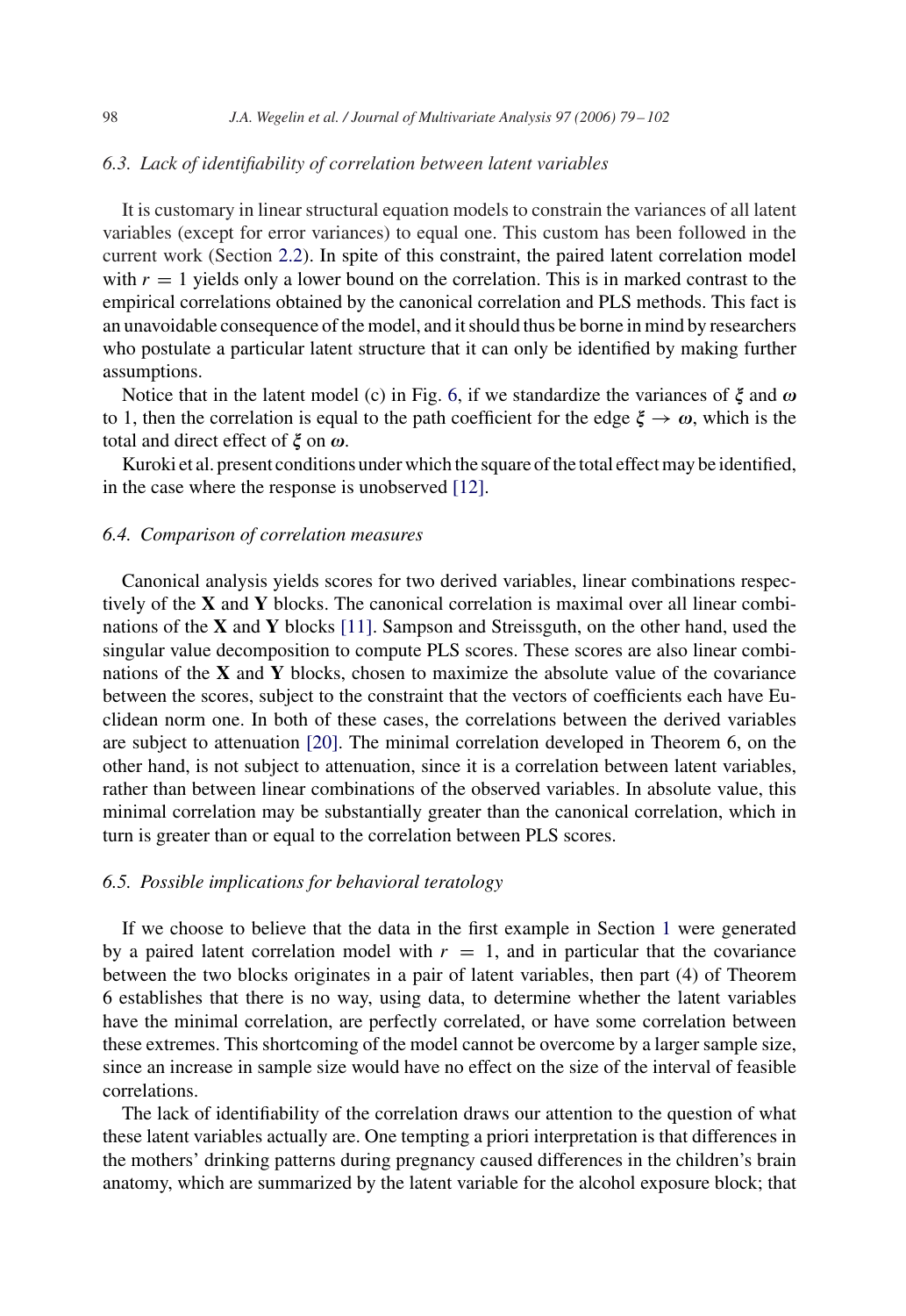these anatomical differences caused a pattern of differences in the children's cognitive ability, summarized by the latent variable for IQ deficit; and that these differences in cognitive ability caused differences in scores on the IQ sub-tests. If this model is correct, there is a lower bound on the correlation between anatomy and IQ that is reasonable in the context of the data. This value could be substantially greater in absolute value than the correlation of −0.202 between PLS scores seen in [\[23, p. 64\].](#page-22-0) (If the lower bound is attained, the within-block error covariances must be singular.)

## *6.6. On numerical stability and estimation*

The proof of Theorem [1](#page-4-0) depends on canonical vectors. These vectors are not identified when the number of variables exceeds the number of observations. Furthermore, when either  $X^T X$  or  $Y^T Y$  is ill-conditioned, algorithms for computation of canonical vectors are unstable. These facts do not affect the proof, however, because it is a proof of existence and is not concerned with numerical computation.

We have not sought to develop a method for estimation of the parameters of the latent variable models presented here. Theorem 6, however, by linking the singular value decomposition method (PLS) to a rank-one paired latent correlation model, establishes that PLS is an estimator for the loadings in the rank-one case. Since it is based on the singular value decomposition, it is numerically stable, regardless of whether there are more variables than observations. Because the singular value decomposition is continuous, the estimator is consistent.

#### *6.7. Underidentification vs. identification via assumptions*

A more standard approach, adopted in SEM modelling, is to assume that observed "indicator" variables are uncorrelated given the latent variables. While one might prefer models in which the parameters are identified, these additional assumptions are not, in general, testable via standard goodness-of-fit tests—for instance, the case where there are only 3 indicators per latent, and the model is just-identified. (Even in cases where such an assumption is testable via tetrad constraints, as in [\[21\],](#page-22-0) failure to reject the null hypothesis does not imply that the assumption holds.) Our goal here is to see how much information may be extracted from the data, without resorting to additional assumptions of the type required for identification. As we have illustrated with the study of Sampson and Streissguth, bounds on underidentified parameters can sometimes be informative.

# *6.8. Future work*

Although Theorem [1](#page-4-0) establishes that a latent parameterization of a reduced-rank-regression model always exists, questions remain regarding the case where the rank exceeds one. First, the feasible set of correlations between latent variables has not been characterized when  $r > 1$ . Furthermore, it is not known whether the loadings in the higher-rank model are determined, up to sign and scale, by the cross-covariance matrix. The second example in Section [1](#page-1-0) lends urgency to these questions, for the researchers computed and interpreted two pairs of PLS latent scores.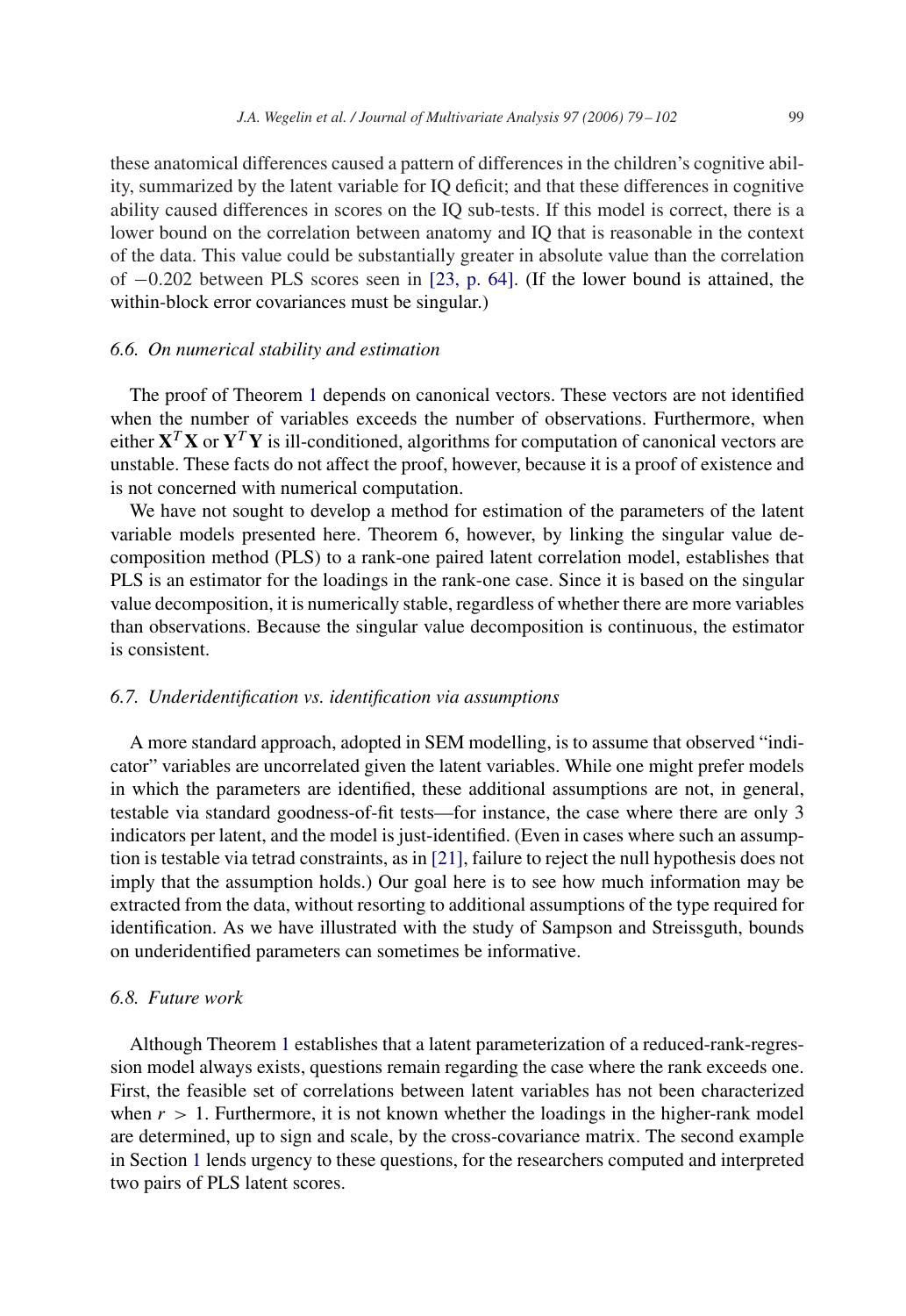## **Appendix A. Graphical terminology**

A *path diagram* is a graph with vertex set **V** containing *directed* ( $\rightarrow$ ) and *bi-directed*  $(\leftrightarrow)$  edges. If there is an edge from x to y,  $x \to y$ , then x is said to be a *parent* of y, and conversely, y is said to be a *child* of x. If there is an edge  $x \to y$ , or  $x \leftrightarrow y$  then we say there is *an arrowhead at* y on this edge. The set of parents of a vertex is defined as

 $pa(v) = \{w \mid w \rightarrow v\}.$ 

A *sequence of edges* between  $\alpha$  and  $\beta$  in a path diagram is an ordered (multi)set of edges  $\langle e_1, \ldots, e_n \rangle$ , such that there exists a sequence of vertices (not necessarily distinct)  $\langle \alpha \equiv \omega_1, \ldots, \omega_{n+1} \equiv \beta \rangle (n \geq 0)$ , where edge  $e_i$  has endpoints  $\omega_i, \omega_{i+1}$ . A sequence of edges for which the corresponding sequence of vertices contains no repetitions is called a *path*. The vertices  $\alpha$  and  $\beta$  are the *endpoints*; all other vertices in the path are *non-endpoint vertices* with respect to that path. A path of the form  $v \rightarrow \cdots \rightarrow w$  on which every edge is of the form  $\rightarrow$ , with the arrowhead pointing towards w, is said to form a *directed path* from v to w. If there is such a directed path from v to  $w \neq v$ , or if  $v = w$ , then v is an *ancestor* of w. A directed path from v to w together with an edge  $w \rightarrow v$  is said to form a *directed cycle*.

A path diagram with  $m$  vertices parameterizes a set of  $m$ -by- $m$  covariance matrices as follows. First, to each vertex in **V** corresponds a variable  $Y_i$ . Then each variable  $Y_i$  is a linear function of its parents in the graph together with an error term,  $\varepsilon_i$ .

$$
Y_i = \sum_{Y_j \in pa(Y_i)} \beta_{ij} Y_j + \varepsilon_i
$$

this may be written in vector form as

$$
V = (I - \Gamma)^{-1} \varepsilon,
$$

where  $(\Gamma)_{ij} = \beta_{ij}$ ,  $\mathbf{V} = (Y_1, \dots, Y_p)^T$ , and  $\varepsilon = (\varepsilon_1, \dots, \varepsilon_p)^T$ . The parameter  $\beta_{ij}$  is said to be the *path coefficient* associated with the  $Y_i \rightarrow Y_i$  edge.

The bi-directed edges place restrictions on the covariance matrix over the error terms,  $\Sigma_{\varepsilon\varepsilon}$ , as follows:

there is no edge  $Y_i \leftrightarrow Y_j$  in the path diagram  $_{\varepsilon})_{ij} = 0$  (A.1)

subject to the restriction that  $\Sigma_{\varepsilon\varepsilon}$  be positive semi-definite. The path coefficients  $\beta_{ij}$ , together with the covariance over the errors  $\Sigma_{\varepsilon\varepsilon}$ , specify a covariance matrix over Y given by

$$
\Sigma_{\mathbf{V}\mathbf{V}} = (\mathbf{I} - \Gamma)^{-1} \Sigma_{\varepsilon \varepsilon} (\mathbf{I} - \Gamma)^{-T}.
$$

Note that when we depict path diagrams (e.g. Figs. [1–](#page-1-0)[3\)](#page-4-0), error variables are not included. A distinction is made between observed variables, in squares, and unobserved variables, in circles.

We associate with a given path diagram the set of covariance matrices which may be obtained by choosing arbitrary values for the path coefficients  $\beta_{ij}$  and the covariance matrix  $\Sigma_{\varepsilon\varepsilon}$ , subject to the restriction given by (A.1). When all variables are observed this set of covariance matrices is said to be the *model* specified by the path diagram.

<span id="page-21-0"></span>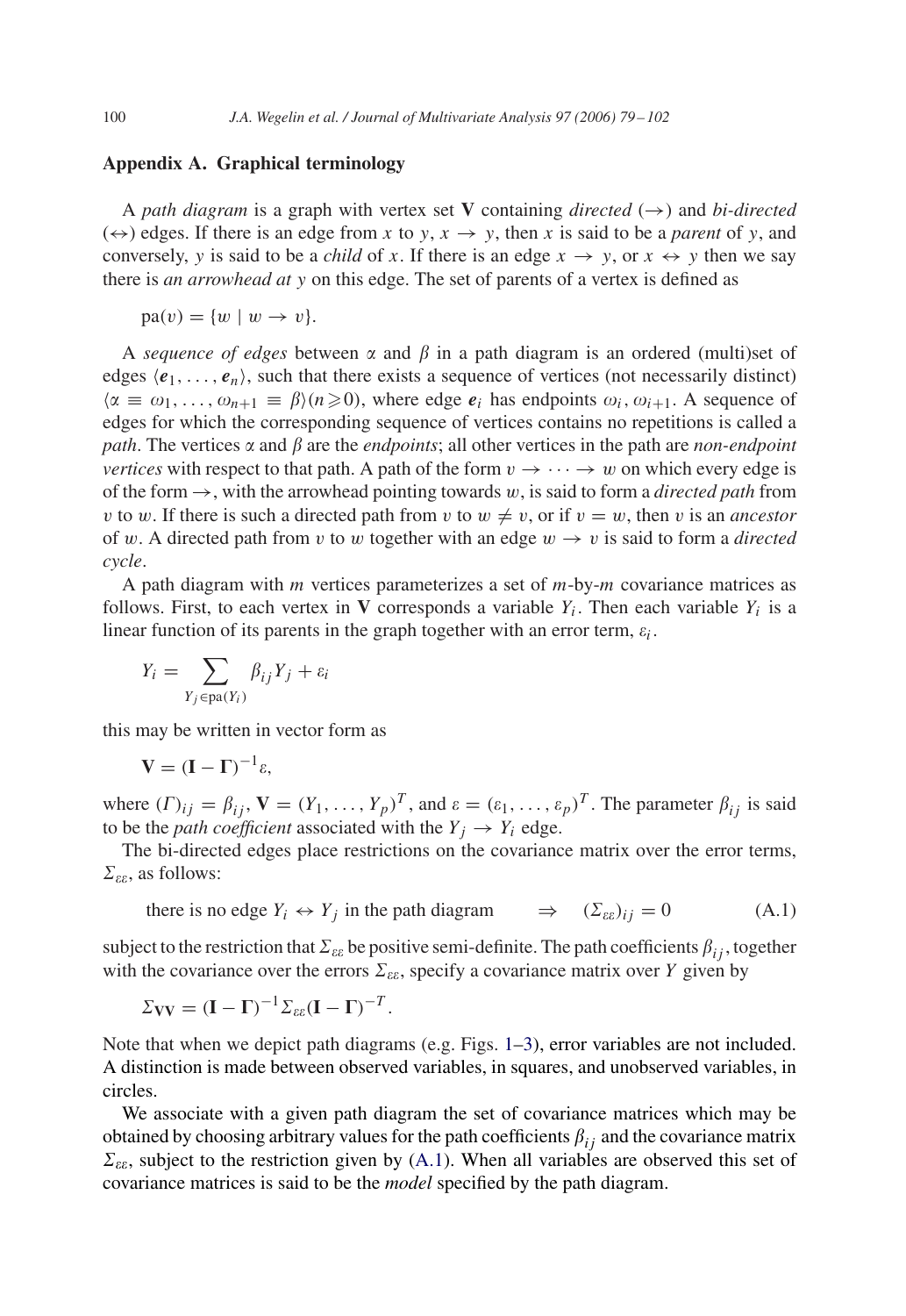<span id="page-22-0"></span>When unobserved variables are present, the model consists of the set of covariances matrices over the observed variables that are the submatrices of some covariance matrix over all the variables, for some choice of values for the path coefficients,  $\beta_{ij}$ , and the covariance matrix  $\Sigma_{\varepsilon\varepsilon}$ .

## **References**

- [1] S.N. Afriat, Orthogonal and oblique projectors and the characteristics of pairs of vector spaces, Proc. Cambridge Philos. Soc. (Math. Phys. Sci.) 53 (4) (1957) 800–816.
- [2] T.W. Anderson, Asymptotic distribution of the reduced rank regression estimator under general conditions, Ann. Statist. 27 (4) (1999) 1141–1154.
- [3] A. Björck, G.H. Golub, Numerical methods for computing angles between linear subspaces, Math. Comput. 27 (123) (1973) 579–594.
- [4] K.A. Bollen, Structural Equations With Latent Variables, Wiley Series in Probability and Mathematical Statistics, Wiley, New York, 1989.
- [5] F.L. Bookstein, A.P. Streissguth, P.D. Sampson, P.D. Connor, H.M. Barr, Corpus callosum shape and neuropsychological deficits in adult males with heavy fetal alcohol exposure, NeuroImage 15 (2002) 233–251.
- [6] D. Geiger, D. Heckerman, H. King, C. Meek, On the geometry of DAG models with hidden variables, in: D. Heckerman, J. Whittaker (Eds.), Preliminary Papers of the Seventh International Workshop on AI and Statistics, January 4–7, Fort Lauderdale, FL, 1999, pp. 76–85.
- [7] G.H. Golub, C.F. Van Loan, Matrix Computations, third ed., Johns Hopkins, Baltimore, MD, 1996.
- [8] D.A. Harville, Matrix Algebra from a Statistician's Perspective, Springer, Berlin, 1997.
- [10] R.A. Horn, C.R. Johnson, Matrix Analysis, Cambridge, Cambridge, 1985.
- [11] H. Hotelling, Relations between two sets of variables, Biometrika 28 (1936) 321–377.
- [12] M. Kuroki, M. Miyakawa, Graphical identifiability criteria for total effects in studies with an unobserved response variable, Behaviormetrika 31 (1) (2004) 13–28.
- [13] K.V. Mardia, J.T. Kent, J.M. Bibby, Multivariate analysis, Probability and Mathematical Statistics, A Series of Monographs and Textbooks, Academic Press, New York, 1979.
- [14] MathSoft, Inc. S-PLUS Version 3.4 Release 1 for Silicon Graphics Iris, IRIX 5.3, 1996. Software.
- [15] J. Pearl, Causality: Models, reasoning, and inference, Cambridge University Press, Cambridge, 2000.
- [16] T. Richardson, P. Spirtes, Ancestral graph markov models, Ann. Statist. 30 (4) (2002) 962–1030.
- [17] P.D. Sampson, A.P. Streissguth, H.M. Barr, F.L. Bookstein, Neurobehavioral effects of prenatal alcohol: part II, Partial Least Squares analysis, Neurotoxicol. Teratol. 11 (5) (1989) 477–491.
- [18] R. Settimi, J.Q. Smith, On the geometry of Bayesian graphical models with hidden variables, in: G. Cooper, S. Moral (Eds.), Uncertainty in Artificial Intelligence: Proceedings of the 14th Conference, San Francisco, Morgan Kaufmann, Los Altos, CA, 1998, pp. 472–279.
- [19] R. Settimi, J.Q. Smith, Geometry, moments and Bayesian networks with hidden variables, in: D. Heckerman, J. Whittaker (Eds.), pp. 293–298.
- [20] C. Spearman, The proof and measurement of association between two things, Amer. J. Psychol. 15 (1904) 72–101.
- [21] P. Spirtes, C.N. Glymour, R. Scheines, Causation Prediction and Search, MIT Press, Cambridge, MA, 2000.
- [22] E. Stanghellini, Identification of a single-factor model using graphical gaussian rules, Biometrika 84 (1) (1997) 241–244.
- [23] A.P. Streissguth, F.L. Bookstein, P.D. Sampson, H.M. Barr, The enduring effects of prenatal alcohol exposure on child development: birth through seven years, a partial least squares solution, International Academy for Research in Learning Disabilities Monograph Series, vol. 10, University of Michigan Press, Ann Arbor, 1993.
- [24] P. Vicard, On the identification of a single-factor model with correlated residuals, Biometrika 87 (1) (2000) 199–205.
- [25] J.A. Wegelin, A survey of partial least squares (PLS) methods, with emphasis on the two-block case, Technical Report 371, Department of Statistics, University of Washington, seattle, 2000. <http://www.stat.washington.edu/www/research/reports/2000/tr371.ps>